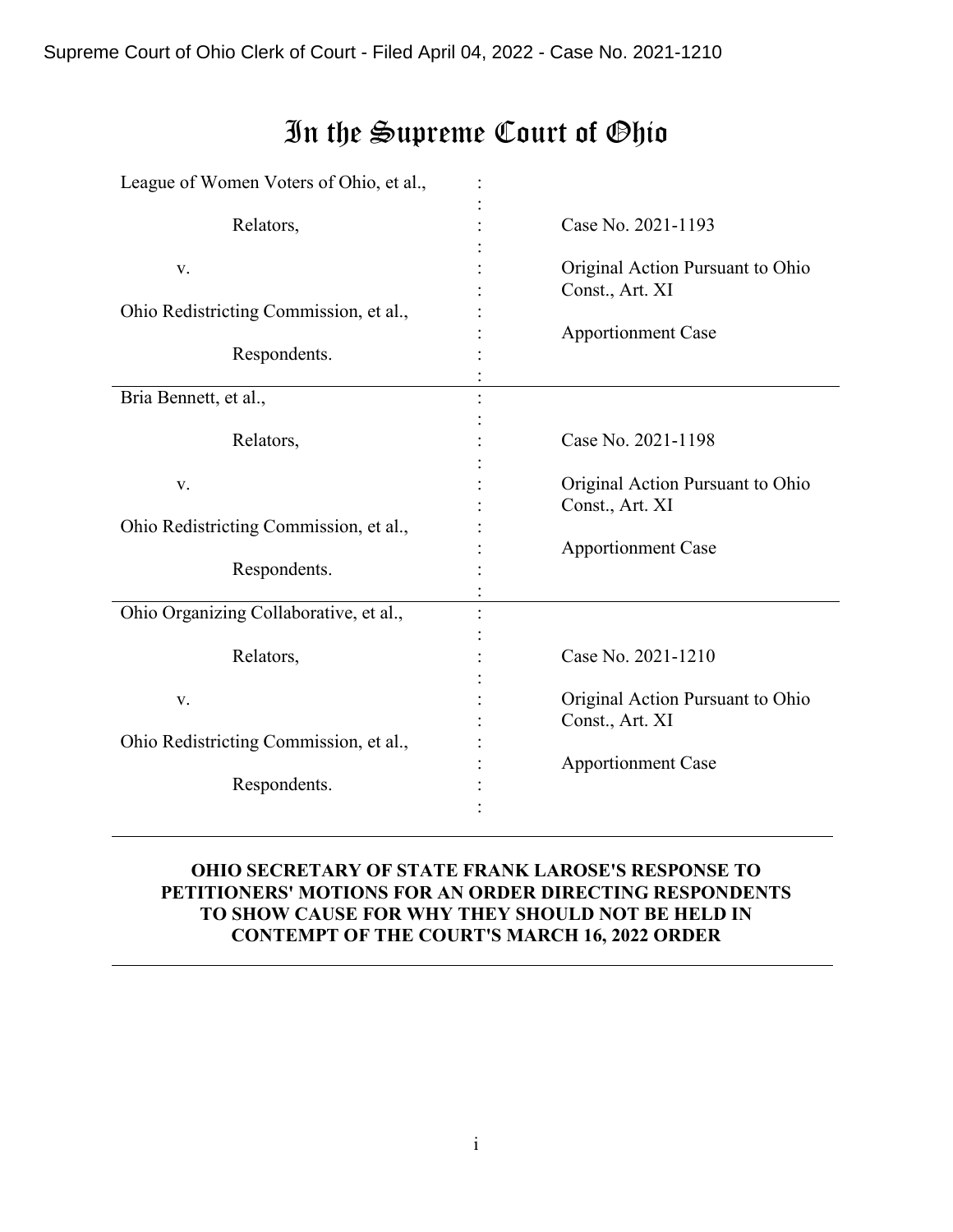David A. Lockshaw, Jr. (0082403) (COUNSEL OF RECORD) Terrence O'Donnell (0074213) Manuel D. Cardona (0098079) DICKINSON WRIGHT PLLC 180 East Broad Street, Suite 3400 Columbus, Ohio 43215 (614) 744-2570 (844) 670-6009 (Fax) [todonnell@dickinson-wright.com](mailto:todonnell@dickinson-wright.com) [dlockshaw@dickinson-wright.com](mailto:dlockshaw@dickinson-wright.com) [mcardona@dickinson-wright.com](mailto:mcardona@dickinson-wright.com)

*Counsel for Respondent Ohio Secretary of State Frank LaRose*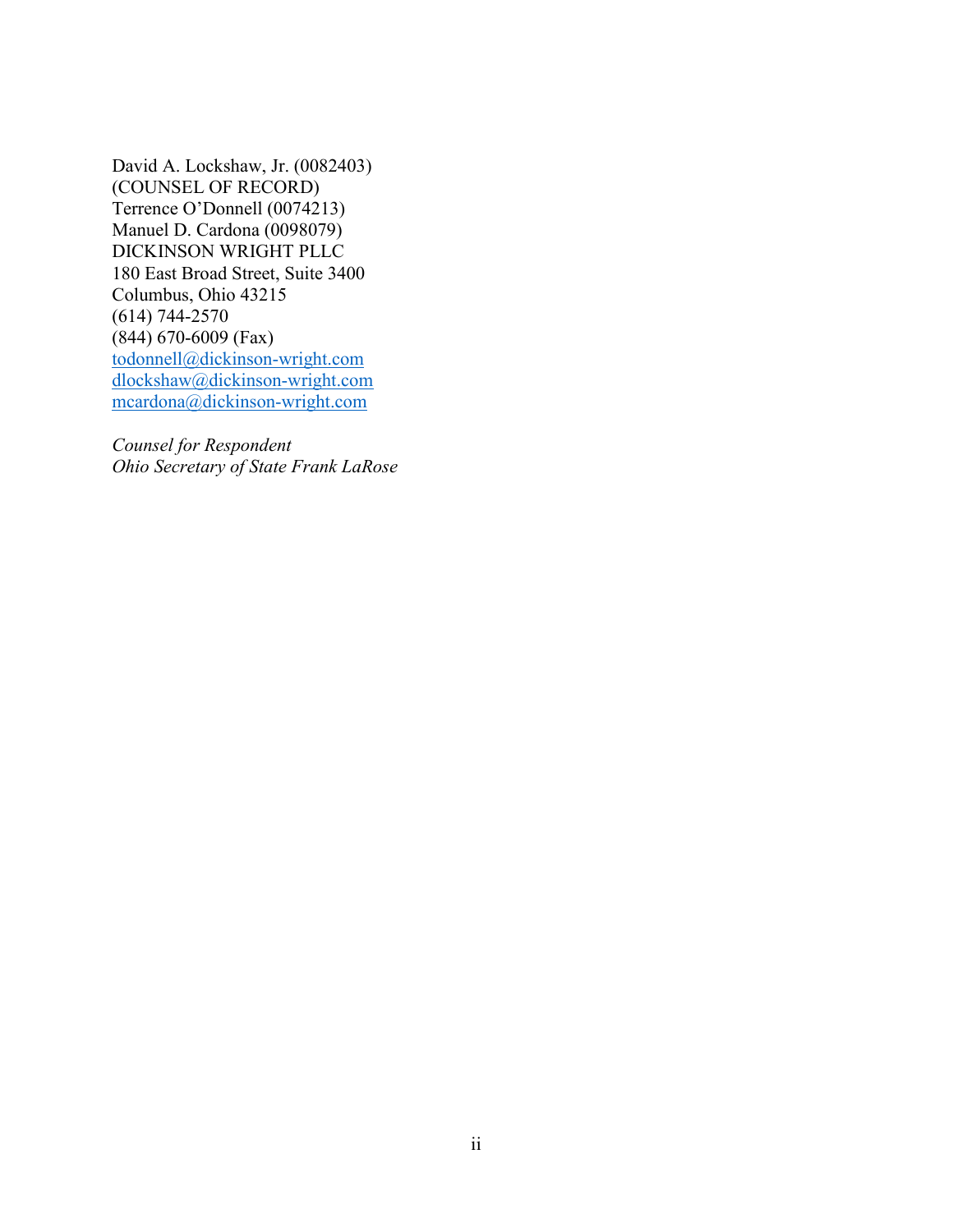| League of Women Voters of Ohio, et al., |                                               |                                                     |
|-----------------------------------------|-----------------------------------------------|-----------------------------------------------------|
| Relators,                               | $\bullet$<br>٠<br>٠<br>$\bullet$<br>$\bullet$ | Case No. 2021-1193                                  |
| V.                                      | $\ddot{\cdot}$<br>÷                           | Original Action Pursuant to Ohio<br>Const., Art. XI |
| Ohio Redistricting Commission, et al.,  | $\bullet$                                     |                                                     |
|                                         | $\bullet$                                     | <b>Apportionment Case</b>                           |
| Respondents.                            | ٠<br>$\bullet$                                |                                                     |
|                                         |                                               |                                                     |

COUNSEL FOR RELATORS: *\*Not admitted in Ohio*

Freda J. Levenson (0045916) ACLU OF OHIO FOUNDATION, INC. 4506 Chester Avenue Cleveland, Ohio 44103 (614) 586-1972 x125 [flevenson@acluohio.org](mailto:flevenson@acluohio.org)

David J. Carey (0088787) ACLU OF OHIO FOUNDATION, INC. 1108 City Park Avenue, Suite 203 Columbus, Ohio 43206 (614) 586-1972 x2004 [dcarey@acluohio.org](mailto:dcarey@acluohio.org)

Alora Thomas\* Kelsey Miller\* Julie A. Ebenstein\* AMERICAN CIVIL LIBERTIES UNION 125 Broad Street New York, New York 10004 (212) 519-7866 [athomas@aclu.org](mailto:athomas@aclu.org) jebenstein@aclu.org

Robert D. Fram (PHV-25414) Donald Brown\* Joshua Gonzalez (PHV-25424) Juliana Goldrosen (PHV-25193) David Denuyl (PHV-25452) COVINGTON & BURLING, LLP Salesforce Tower 415 Mission Street, Suite 5400 San Francisco, California 94105 (415) 591-6000 [rfram@cov.com](mailto:rfram@cov.com)

Megan Keenan (PHV-25410) Alexander Thomson (PHV 25462-2022) COVINGTON & BURLING, LLP One CityCenter 850 Tenth Street, NW Washington, District of Columbia 20001 (202) 662-5425 Fax: (202) 662-6291 [mkeenan@cov.com](mailto:mkeenan@cov.com) [ajthomson@cov.com](mailto:ajthomson@cov.com)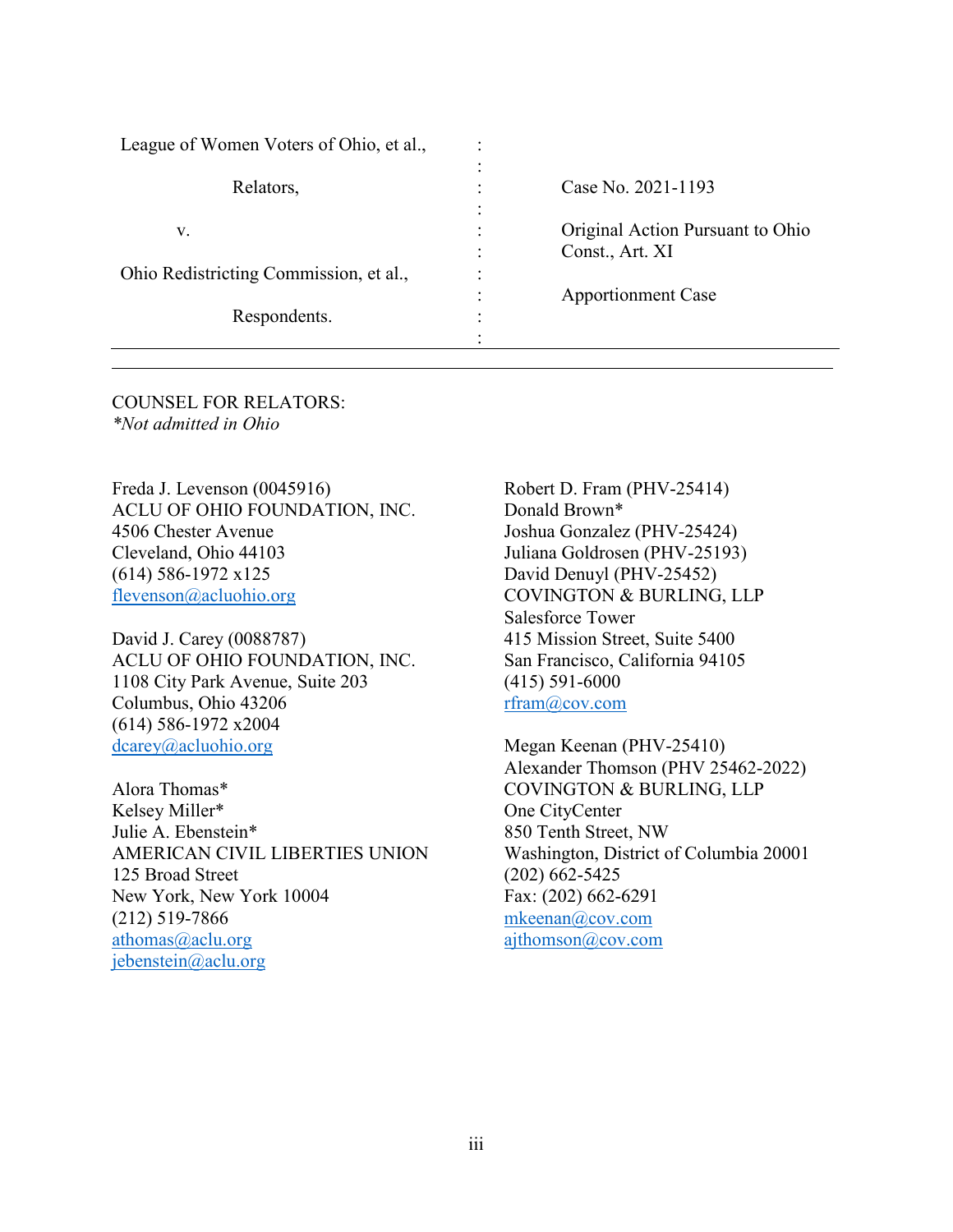Yale Fu (PHV 25419-2022) James Hovard (PHV-25420) Anupam Sharma (PHV-25418) COVINGTON & BURLING, LLP 3000 El Camino Real 5 Palo Alto Square, 10th Floor Palo Alto, California 94306 (650) 632-4700 [yfu@cov.com](mailto:yfu@cov.com) [jhovard@cov.com](mailto:jhovard@cov.com) [asharma@cov.com](mailto:asharma@cov.com)

# COUNSEL FOR RESPONDENTS:

Bridget C. Coontz (0072919) Julie M. Pfeiffer (0069762) Michael A. Walton (0092201) Assistant Attorneys General Constitutional Offices Section 30 E. Broad Street, 16th Floor Columbus, Ohio 43215 (614) 466-2872 [bridget.coontz@ohioago.gov](mailto:bridget.coontz@ohioago.gov)

*Counsel for Respondents, Ohio Secretary of State LaRose, and Ohio Auditor Faber*

C. Benjamin Cooper (0093103) Charles H. Cooper, Jr. (0037295) Chelsea C. Weaver (0096850) Cooper Elliott 305 West Nationwide Boulevard Columbus, OH 43215 Tel: 614-481-6000 Fax: 614- 481-6001 benc@cooperelliott.com chipc@cooperelliott.com chelseaw@cooperelliott.com

*Counsel for Respondents Senator Vernon Sykes and House Minority Leader Allison Russo*

Erik Clark (0078732) Ashley Merino (0096853) ORGAN LAW, LLP 1330 Dublin Rd. Columbus, Ohio 43215 (614) 481-0900 ejclark@organlegal.com amerino@organlegal.com *Counsel for Respondent Ohio Redistricting Commission*

Phillip J. Strach Thomas A. Farr John E. Branch, III Alyssa M. Riggins NELSON MULLINS RILEY & SCARBOROUGH, LLP 4140 Parklake Ave., Suite 200 Raleigh, North Carolina 27612 (919) 329-3812 phil.strach@nelsonmullins.com tom.farr@nelsonmullins.com john.branch@nelsonmullins.com alyssa.riggins@nelsonmullins.com

*Counsel for Respondents House Speaker Robert R. Cupp and Senate President Matt Huffman*

John W. Zeiger (0010707) Marion H. Little, Jr. (0042679) Christopher J. Hogan (0079829) ZEIGER, TIGGES & LITTLE LLP 3500 Huntington Center 41 South High Street Columbus, Ohio 43215 (614) 365-9900 (Fax) (614) 365-7900 [zeiger@litohio.com](mailto:zeiger@litohio.com) [little@litohio.com](mailto:little@litohio.com) hogan@litohio.com

*Counsel for Respondent, Governor Mike Dewine*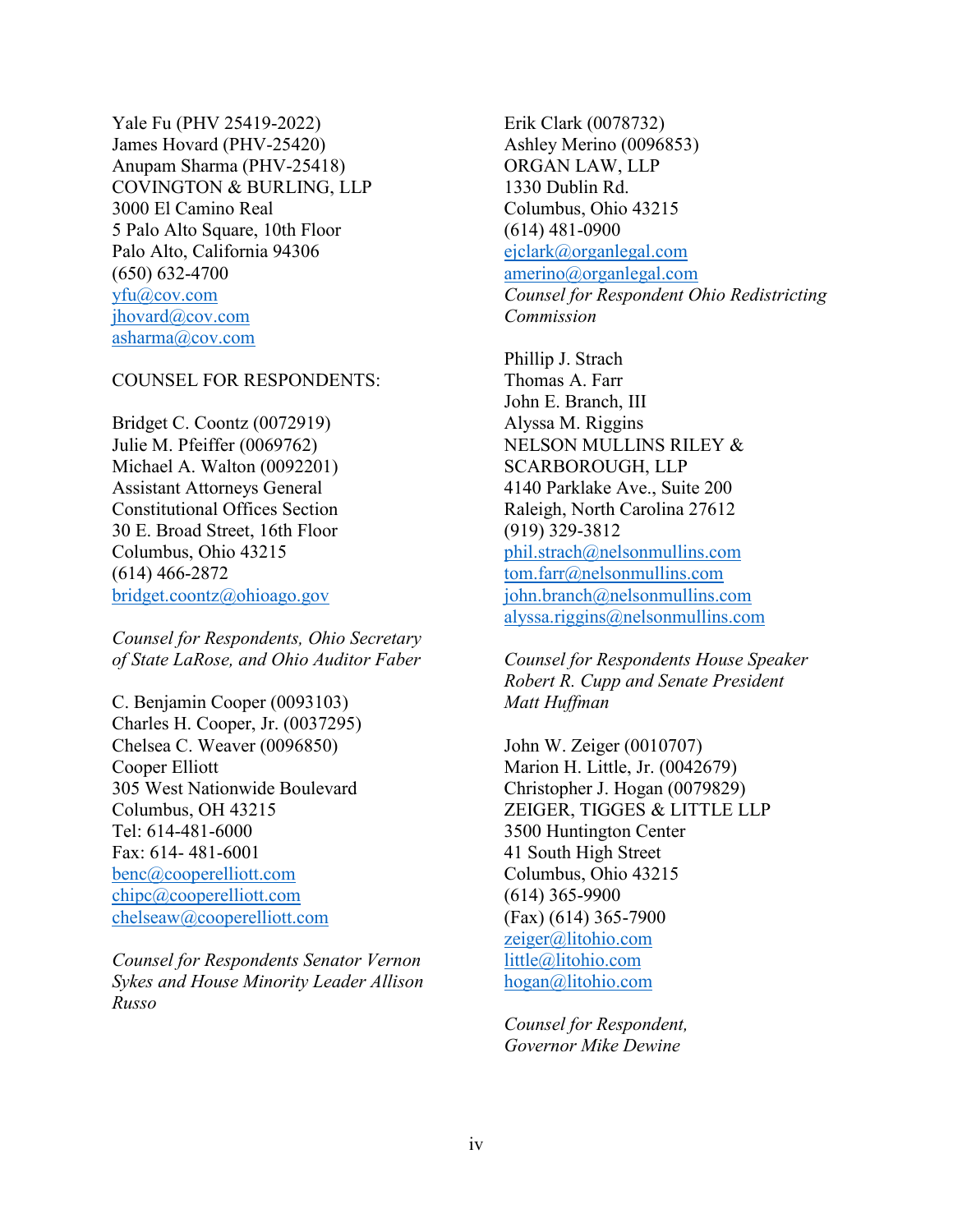Dave Yost Ohio Attorney General Bridget C. Coontz (0072919) Counsel of Record Julie M. Pfeiffer (0069762) Michael A. Walton (0092201) Assistant Attorneys General Jonathan D. Blanton (0070035) Deputy Attorney General Michael J. Hendershot (0081842) Deputy Solicitor Constitutional Offices Section 30 E. Broad Street, 16th Floor Columbus, Ohio 43215 (614) 466-2872 [bridget.coontz@ohioago.gov](mailto:bridget.coontz@ohioago.gov)

*Counsel for Respondents Ohio Secretary of State LaRose and Ohio Auditor Faber*

COUNSEL FOR AMICUS CURIAE:

Steven S. Kaufman (0016662) Dolores P. Garcia Prignitz (0085644) Sara S. Dorland (0095682) Ulmer & Berne 1100 Skylight Office Tower 1660 West Second Street Cleveland, Ohio 44113 Tel: (216) 583-7000 Fax: (216) 583-7001 skaufman@ulmer.com dgarcia@ulmer.com sdorland@ulmer.com

Robert N. Weiner (PHV 25521 Pending) Christopher Lamar (PHV 25519 Pending) Valencia Richardson (PHV 25517 Pending) Campaign Legal Center 1101 14th Street NW, Suite 400 Washington, DC 20005 Tel: (202) 736-2200 Fax: (202) 736-2222 rweiner@campaignlegalcenter.org

clamar@campaignlegalcenter.org. vrichardson@campaignlegalcenter.org

*Counsel for Amicus Curiae Campaign Legal Center*

Emily Smart Woerner, (0089349) Deputy City Solicitor Counsel of Record Shannon Price (100744) Assistant City Solicitor 801 Plum Street, Room 214 Cincinnati, Ohio 45202 Tel: (513) 352-3309 Fax: (513) 352-1515 emily.woerner@cincinnati-oh.gov shannon.price@cincinnati-oh.gov

*Counsel for Amicus Curiae City of Cincinnati*

John M. Haseley (0063042) 470 West Broad Street Columbus, Ohio 43215 Tel: (614) 937-8872 haseley@goconnorlaw.com

*Counsel for Amicus Curiae We Are Ohio*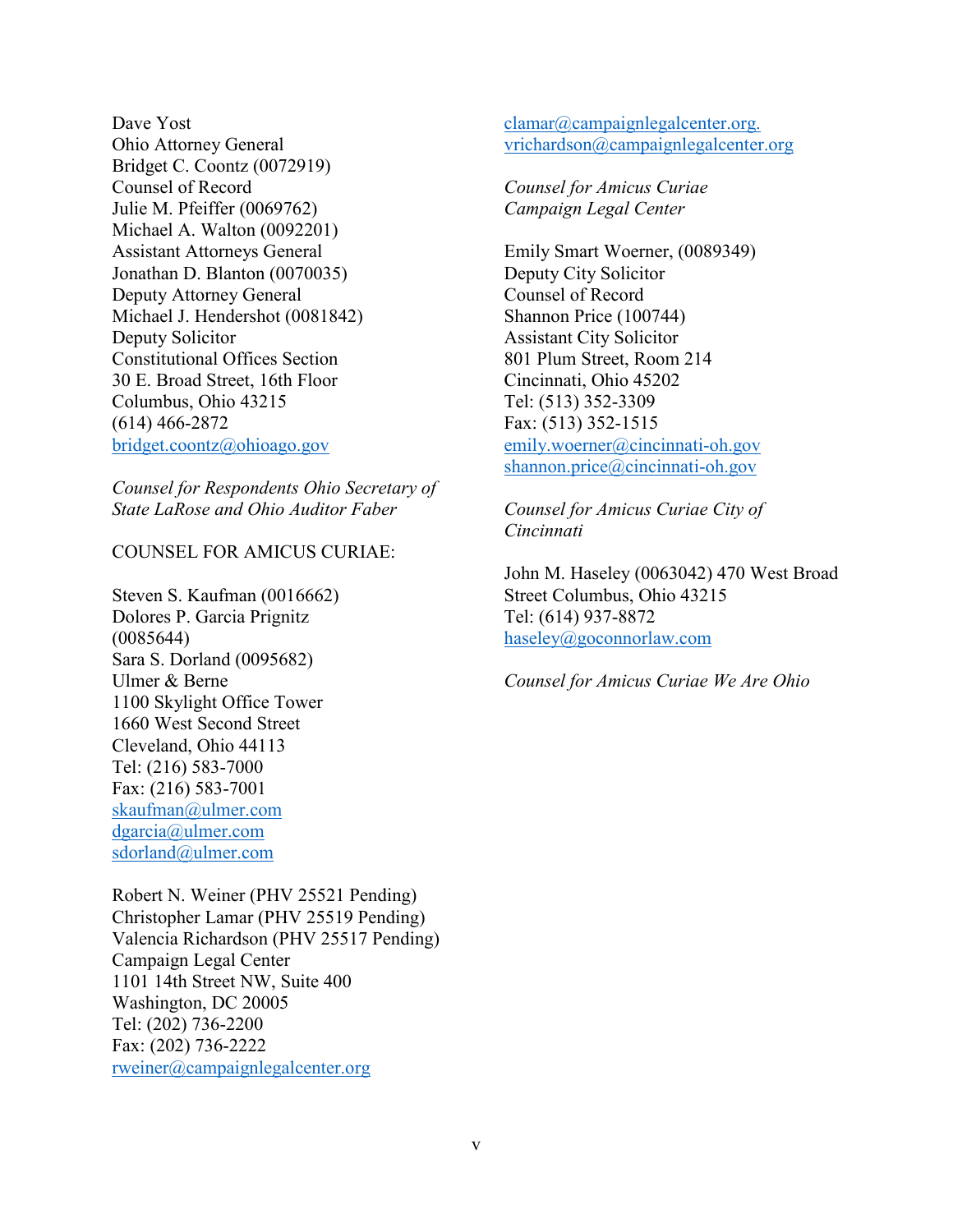Subodh Chandra (0069233) Donald Screen (0044070) Counsel of Record The Chandra Law Firm LLC 1265 West 6th Street Cleveland, Ohio 44113 Tel: (216) 578-1700 subodh.chandra@chandralaw.com [donald.screen@chandralaw.com](mailto:donald.screen@chandralaw.com)

Janette McCarthy Wallace (0066257) Anthony P. Ashton\* Anna Kathryn Barnes\* NAACP Office of the General Counsel 4805 Mount Hope Drive Baltimore, MD 21215 Tel: (410) 580-577 jlouard@naacpnet.org aashton@naacpnet.org [abarnes@naacpnet.org](mailto:abarnes@naacpnet.org)

Jon Greenbaum\* Ezra Rosenberg\* Pooja Chaudhuri\* Lawyers' Committee for Civil Rights Under Law 1500 K Street, N.W., Ste. 900 Washington, D.C. 20005 Tel: (202) 662-8600 jgreenbaum@lawyerscommittee.org erosenberg@lawyerscommittee.org pchaudhuri@lawyerscommittee.org

*Counsel for Amicus Curiae Ohio State Conference of The NAACP \*Not admitted to Ohio Bar*

Stephanie M. Chmiel (0087555) Counsel of Record Mary E. Csarny (0097682) Thompson Hine LLP 41 S. High Street, Suite 1700 Columbus, OH 43215 Tel: (614) 469-3247 Fax: (614) 469-3361 Stephanie.Chmiel@ThompsonHine.com Mary.Csarny@ThompsonHine.com

*Counsel for Amicus Curiae David Niven, Ph.D.*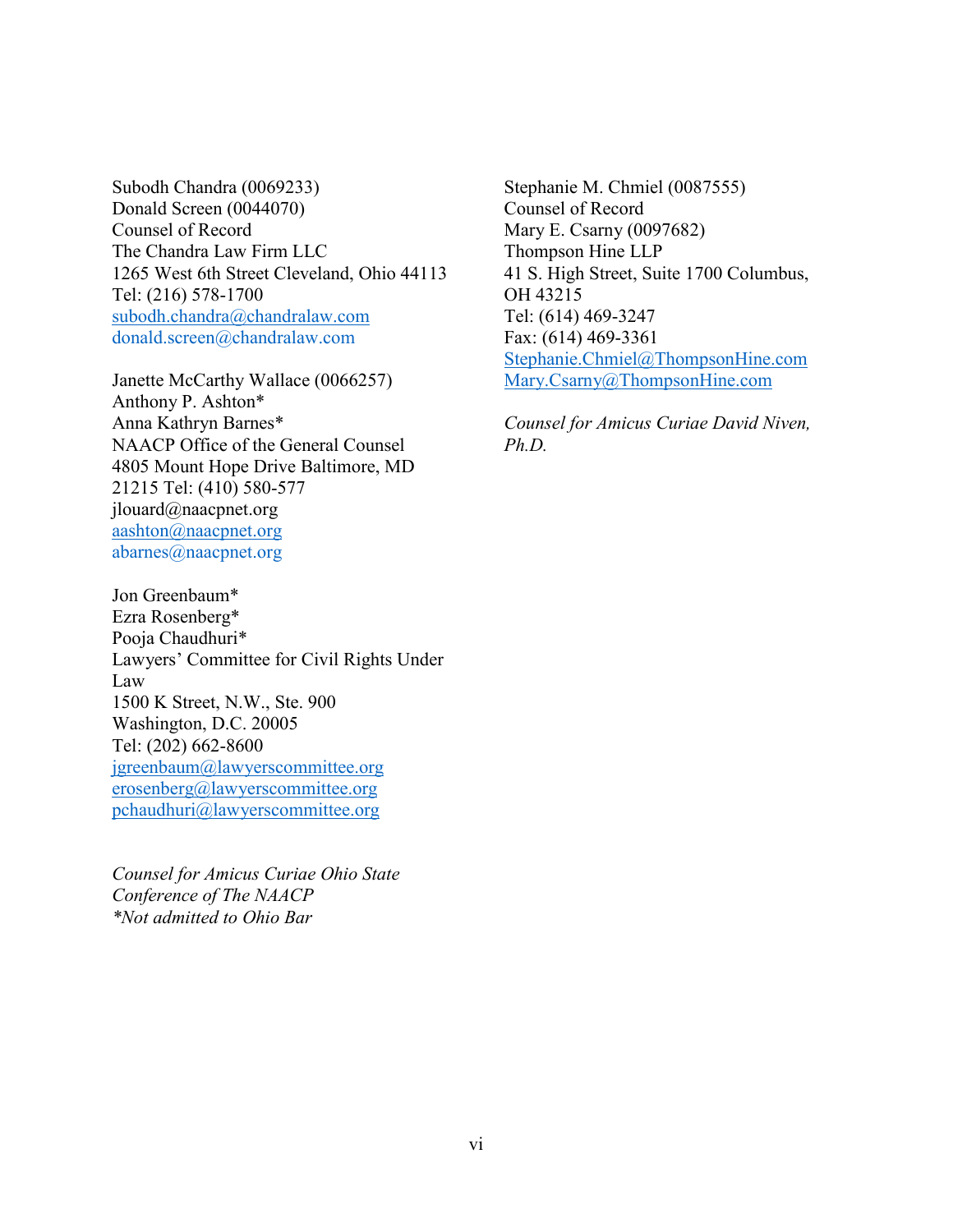| Bria Bennett, et al.,                  |                |                                  |
|----------------------------------------|----------------|----------------------------------|
|                                        | ٠              |                                  |
| Relators,                              | ٠              | Case No. 2021-1198               |
|                                        |                |                                  |
| V.                                     | $\bullet$      | Original Action Pursuant to Ohio |
|                                        | $\bullet$      | Const., Art. XI                  |
| Ohio Redistricting Commission, et al., | $\bullet$<br>٠ |                                  |
|                                        | ٠              | <b>Apportionment Case</b>        |
| Respondents.                           | ٠<br>۰         |                                  |
|                                        |                |                                  |

#### COUNSEL FOR RELATORS:

Donald J. McTigue (0022849) Counsel of Record Derek S. Clinger (0092075) McTigue & Colombo LLC [dmctigue@electionlawgroup.com](mailto:dmctigue@electionlawgroup.com) [dclinger@electionlawgroup.com](mailto:dclinger@electionlawgroup.com)

Abha Khanna (PHV-2189) William B. Strafford (PHV-25433) Elias Law Group 1700 Seventh Ave., Ste. 2100 Seattle, WA 98101 Tel: (206) 656-0716 [akhanna@elias.law](mailto:akhanna@elias.law) [bstrafford@elias.law](mailto:bstrafford@elias.law)

Aria C. Branch (PHV-25435) Jyoti Jasrasaria (PHV-25401) Spencer W. Klein (PHV-25432) Elias Law Group 10 G Street NC, Suite 600 Washington, DC 20002 Tel: (202) 968-449 [abranch@elias.law](mailto:abranch@elias.law) [jjasrasaria@elias.law](mailto:jjasrasaria@elias.law) sklein@eliasllaw

#### COUNSEL FOR RESPONDENTS:

W. Stuart Dornette (0002955) Beth A. Bryan (0082076) Philip D. Williamson (0097174) TAFT STETTINIUS & HOLLISTER LLP 425 Walnut St., Suite 1800 Cincinnati, OH 45202-3957 T: (513) 381-2838 dornette@taftlaw.com bryan@taftlaw.com pwilliamson@taftlaw.com

Phillip J. Strach (PHV-25444) Thomas A. Farr (PHV-25461) John E. Branch, III (PHV-5460) Alyssa M. Riggins (PHV-25441) Greg McGuire (PHV-25483) NELSON MULLINS RILEY & SCARBOROUGH, LLP 4140 Parklake Ave., Suite 200 Raleigh, North Carolina 27612 Tel: (919) 329-3812 [phil.strach@nelsonmullins.com](mailto:phil.strach@nelsonmullins.com) [tom.farr@nelsonmullins.com](mailto:tom.farr@nelsonmullins.com) [john.branch@nelsonmullins.com](mailto:john.branch@nelsonmullins.com) [alyssa.riggins@nelsonmullins.com](mailto:alyssa.riggins@nelsonmullins.com) [greg.mcguire@nelsonmullins.com](mailto:greg.mcguire@nelsonmullins.com)

*Counsel for Respondents Senate President Matt Huffman and House Speaker Robert Cupp*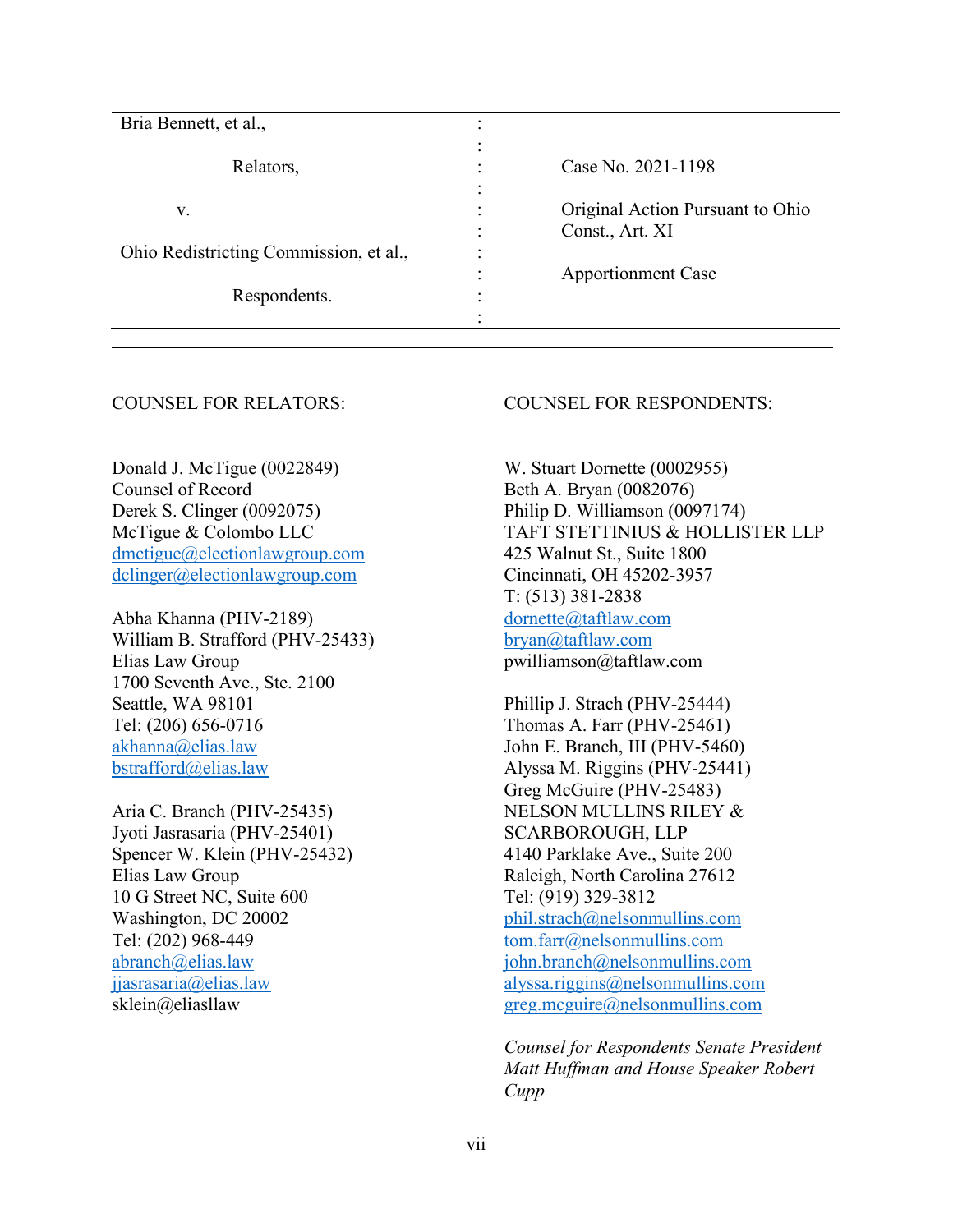John W. Zeiger (0010707) Marion H. Little, Jr. (0042679) Christopher J. Hogan (0079829) ZEIGER, TIGGES & LITTLE LLP 3500 Huntington Center 41 South High Street Columbus, Ohio 43215 (614) 365-9900 (Fax) (614) 365-7900 [zeiger@litohio.com](mailto:zeiger@litohio.com) [little@litohio.com](mailto:little@litohio.com) hogan@litohio.com

*Counsel for Respondent, Governor Mike Dewine*

Erik J. Clark (0078732) Ashley Merino (0096853) ORGAN LAW LLP 1330 Dublin Road Columbus, OH 43215 T: (614) 481-0900 F: (614) 481-0904 ejclark@organlegal.com amerino@organlegal.com

*Counsel for Respondent Ohio Redistricting Commission*

C. Benjamin Cooper (0093103) Charles H. Cooper, Jr. (0037295) Chelsea C. Weaver (0096850) Cooper Elliott 305 West Nationwide Boulevard Columbus, OH 43215 Tel: 614-481-6000 Fax: 614- 481-6001 benc@cooperelliott.com chipc@cooperelliott.com chelseaw@cooperelliott.com

*Counsel for Respondents Senator Vernon Sykes and House Minority Leader Allison Russo*

Bridget C. Coontz (0072919) Julie M. Pfeiffer (0069762) Michael Walton (0092201) OFFICE OF THE OHIO ATTORNEY GENERAL 30 E. Broad Street, 16th Floor Columbus, OH 43215 T: (614) 466-2872 F: (614) 728-7592 Bridget.Coontz@OhioAGO.gov Julie.Pfeiffer@OhioAGO.gov Michael.Walton@OhioAGO.gov

*Counsel for Respondents Ohio Secretary of State Frank LaRose, and Ohio Auditor Keith Faber*

Dave Yost Ohio Attorney General Bridget C. Coontz (0072919) Counsel of Record Julie M. Pfeiffer (0069762) Michael A. Walton (0092201) Assistant Attorneys General Jonathan D. Blanton (0070035) Deputy Attorney General Michael J. Hendershot (0081842) Deputy Solicitor Constitutional Offices Section 30 E. Broad Street, 16th Floor Columbus, Ohio 43215 (614) 466-2872 [bridget.coontz@ohioago.gov](mailto:bridget.coontz@ohioago.gov)

*Counsel for Respondents Ohio Secretary of State LaRose and Ohio Auditor Faber*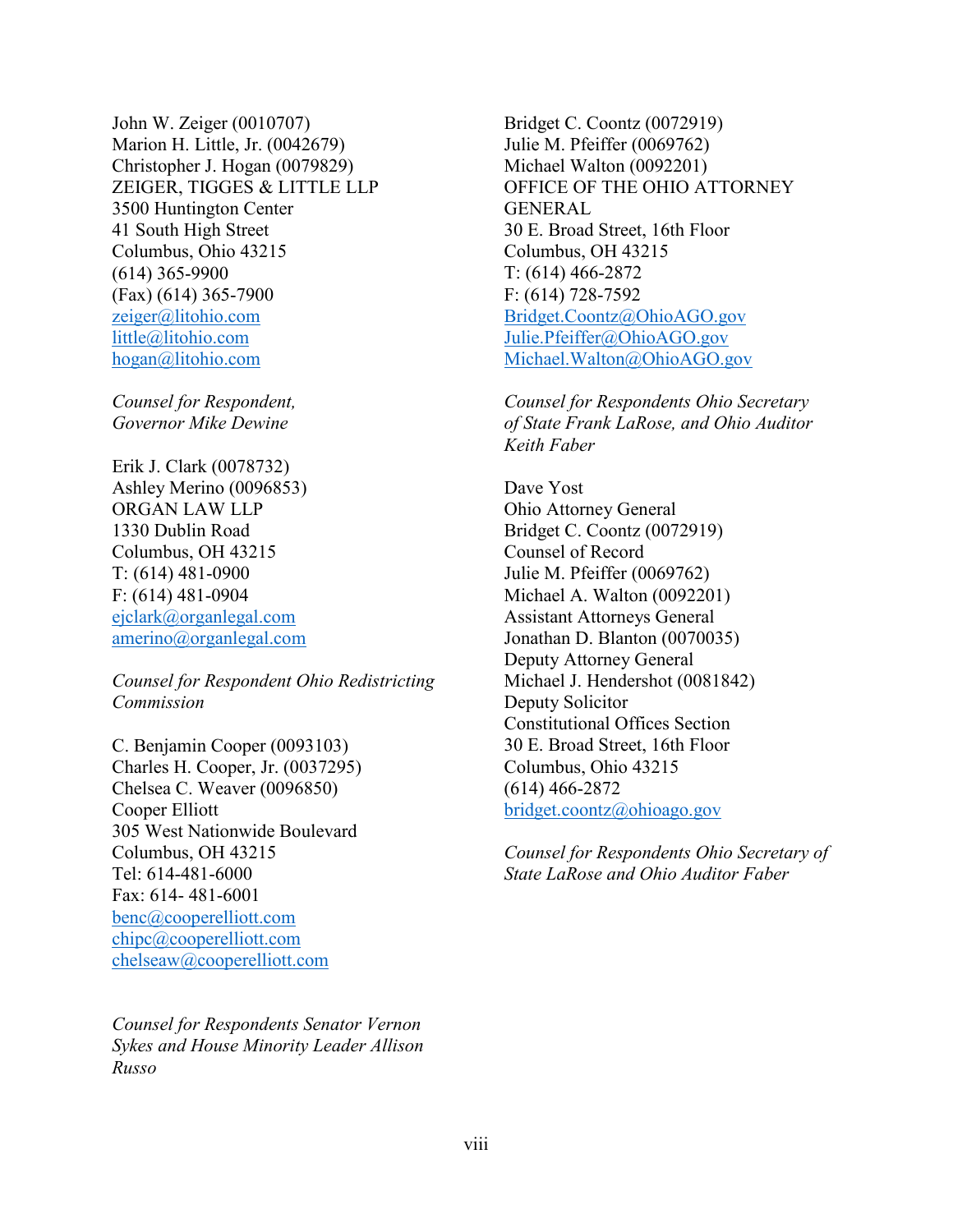# COUNSEL FOR AMICUS CURIAE:

Emily Smart Woerner, (0089349) Deputy City Solicitor Counsel of Record Shannon Price (100744) Assistant City Solicitor 801 Plum Street, Room 214 Cincinnati, Ohio 45202 Tel: (513) 352-3309 Fax: (513) 352-1515 emily.woerner@cincinnati-oh.gov shannon.price@cincinnati-oh.gov

*Counsel for Amicus Curiae City of Cincinnati*

Stephanie M. Chmiel (0087555) Counsel of Record Mary E. Csarny (0097682) Thompson Hine LLP 41 S. High Street, Suite 1700 Columbus, OH 43215 Tel: (614) 469-3247 Fax: (614) 469-3361 Stephanie.Chmiel@ThompsonHine.com Mary.Csarny@ThompsonHine.com

*Counsel for Amicus Curiae David Niven, Ph.D.*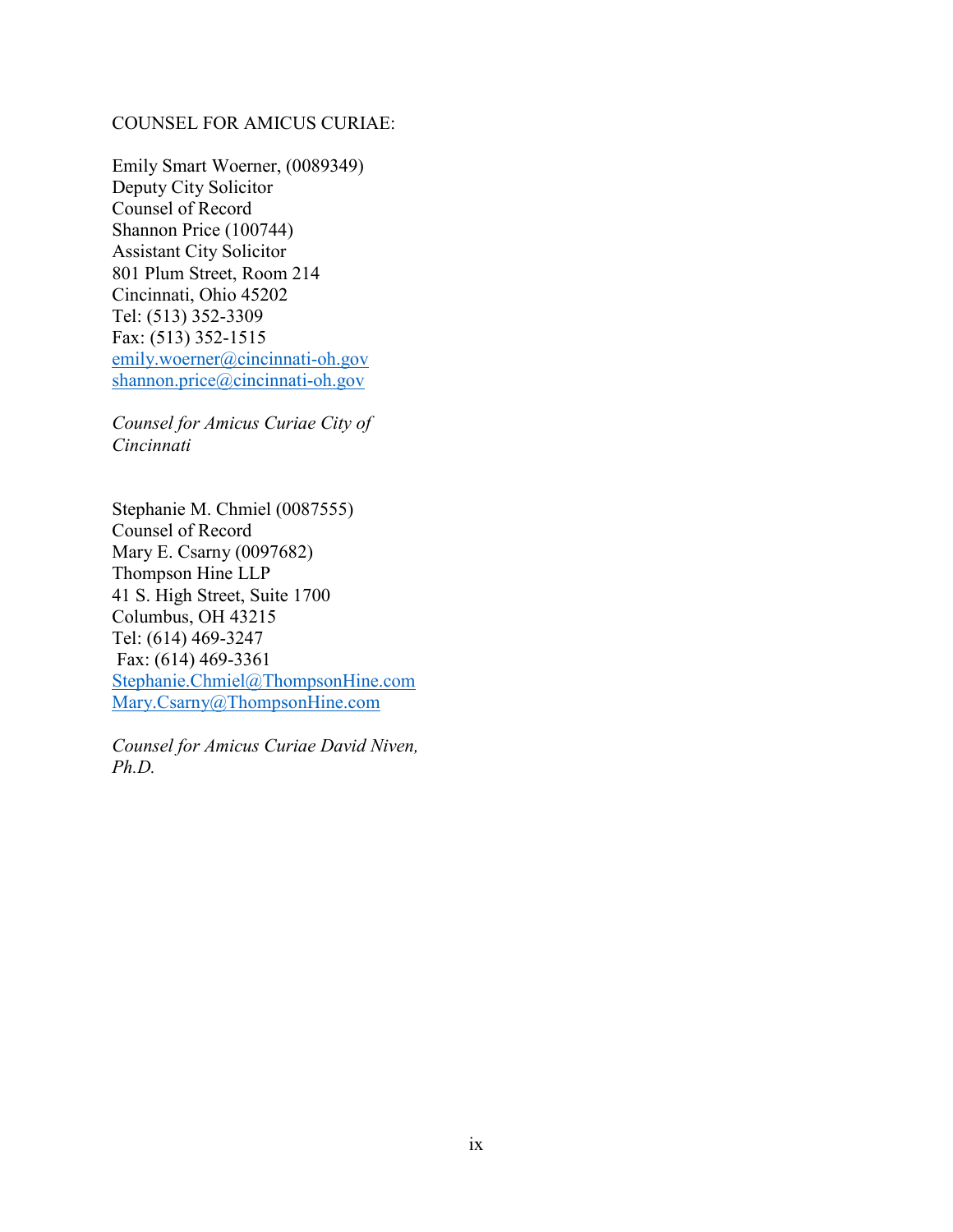| Ohio Organizing Collaborative, et al., |   |                                  |
|----------------------------------------|---|----------------------------------|
|                                        |   |                                  |
| Relators,                              |   | Case No. 2021-1210               |
|                                        |   |                                  |
| V.                                     |   | Original Action Pursuant to Ohio |
|                                        |   | Const., Art. XI                  |
| Ohio Redistricting Commission, et al., | ٠ |                                  |
|                                        |   | <b>Apportionment Case</b>        |
| Respondents.                           |   |                                  |

#### COUNSEL FOR RELATORS:

Alicia L. Bannon (PHV-25409-2021) Yurij Rudensky (PHV-25422-2021) Michael Li (PHV 25430-2021)\* Ethan Herenstein (PHV 25429-2021) Brennan Center for Justice at NYU School of Law 120 Broadway, Suite 1750 New York, NY 10271 Tel: (646) 292-8310 Fax; (212) 463-7308 [Alicia.bannon@nyu.edu](mailto:Alicia.bannon@nyu.edu)

Peter M. Ellis (0070264) Counsel of Record M. Patrick Yingling (PHV 10145-2021) Natalie R. Salazar Reed Smith LLP 10 South Wacker Drive, 40<sup>th</sup> Floor Chicago, IL 60606 Tel: (312) 207-1000 Fax: (312) 207-6500 [pellis@reedsmith.com](mailto:pellis@reedsmith.com)

Bren R. Fliegel (PHV-25411-2021) Reed Smith LLP 355 South Grand Avenue, Suite 2900 Los Angeles, CA 90071 Tel: (213) 457-8000 Fax: (213) 457-8080 [bfliegel@reedsmith.com](mailto:bfliegel@reedsmith.com)

Brad A. Funari (PHV 3139-2021) Danielle L. Stewart (0084086) Reed Smith Centre Reed Smith LLP 225 Fifth Avenue Pittsburgh, PA 15222 Tel: (412) 288-4583 Fax: (412) 288-3063 [bfunari@reedsmith.com](mailto:bfunari@reedsmith.com) [dstewart@reedsmith.com](mailto:dstewart@reedsmith.com)

Brian A. Sutherland (PHV 26406-2021) Reed Smith LLP 101 Second Street, Suite 1800 San Francisco, CA 94105 Tel: (415) 543-8700 Fax: (415) 391-8269 [bsutherland@reedsith.com](mailto:bsutherland@reedsith.com)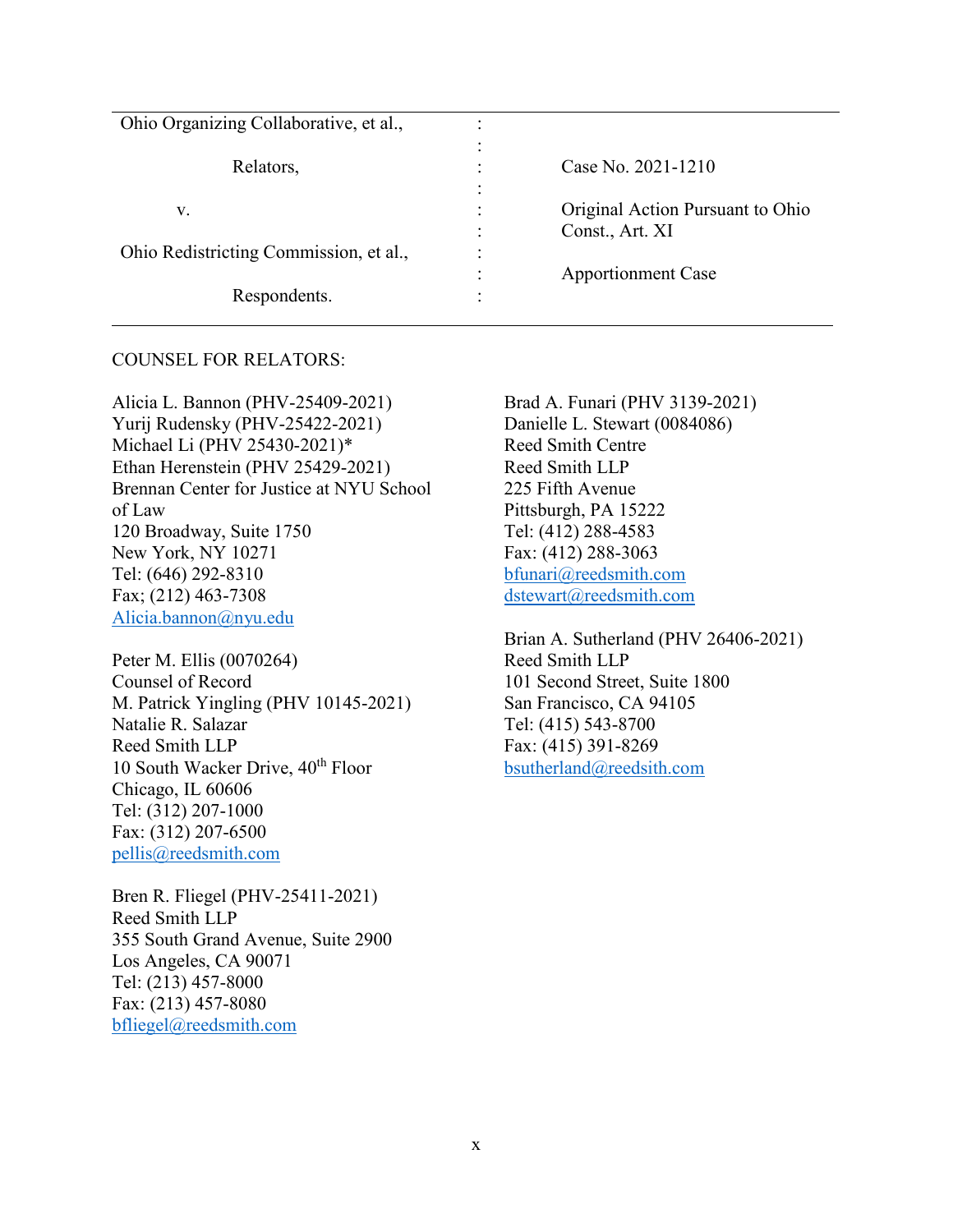#### COUNSEL FOR RESPONDENTS

W. Stuart Dornett (0002955) Beth A. Bryan (0082076) Philip D. Williamson (0097174) Taft Stettinius & Hollister LLP 425 Walnut St., Suite 1800 Cincinnati, Ohio 45202-3957 Tel; 513-381-2838 [dornette@taftlaw.com](mailto:dornette@taftlaw.com) [bryan@taftlaw.com](mailto:bryan@taftlaw.com) [pwilliamson@taftlaw.com](mailto:pwilliamson@taftlaw.com)

Phillip J. Strach (PHV-25444) Thomas A. Farr (PHV-25461) John E. Branch, III (PHV-5460) Alyssa M. Riggins (PHV-25441) Greg McGuire (PHV-25483) NELSON MULLINS RILEY & SCARBOROUGH, LLP 4140 Parklake Ave., Suite 200 Raleigh, North Carolina 27612 Tel: (919) 329-3812 [phil.strach@nelsonmullins.com](mailto:phil.strach@nelsonmullins.com) [tom.farr@nelsonmullins.com](mailto:tom.farr@nelsonmullins.com) [john.branch@nelsonmullins.com](mailto:john.branch@nelsonmullins.com) [alyssa.riggins@nelsonmullins.com](mailto:alyssa.riggins@nelsonmullins.com) [greg.mcguire@nelsonmullins.com](mailto:greg.mcguire@nelsonmullins.com)

*Counsel for Respondents Senate President Matt Huffman and House Speaker Robert Cupp*

Erik J. Clark (0078732) Ashley Merino (0096853) ORGAN LAW LLP 1330 Dublin Road Columbus, Ohio 43215 (614) 481-0900 [ejclark@organlegal.com](mailto:ejclark@organlegal.com) [amerino@organlegal.com](mailto:amerino@organlegal.com)

*Counsel for Respondent Ohio Redistricting Commission*

John W. Zeiger (0010707) Marion H. Little, Jr. (0042679) Christopher J. Hogan (0079829) ZEIGER, TIGGES & LITTLE LLP 3500 Huntington Center 41 South High Street Columbus, Ohio 43215 (614) 365-9900 (Fax) (614) 365-7900 [zeiger@litohio.com](mailto:zeiger@litohio.com) [little@litohio.com](mailto:little@litohio.com) hogan@litohio.com

*Counsel for Respondent, Governor Mike Dewine*

C. Benjamin Cooper (0093103) Charles H. Cooper, Jr. (0037295) Chelsea C. Weaver (0096850) Cooper Elliott 305 West Nationwide Boulevard Columbus, OH 43215 Tel: 614-481-6000 Fax: 614- 481-6001 benc@cooperelliott.com chipc@cooperelliott.com chelseaw@cooperelliott.com

*Counsel for Respondents Senator Vernon Sykes and House Minority Leader Allison Russo*

Dave Yost Ohio Attorney General Bridget C. Coontz (0072919) Counsel of Record Julie M. Pfeiffer (0069762) Michael A. Walton (0092201) Assistant Attorneys General Jonathan D. Blanton (0070035) Deputy Attorney General Michael J. Hendershot (0081842) Deputy Solicitor Constitutional Offices Section 30 E. Broad Street, 16th Floor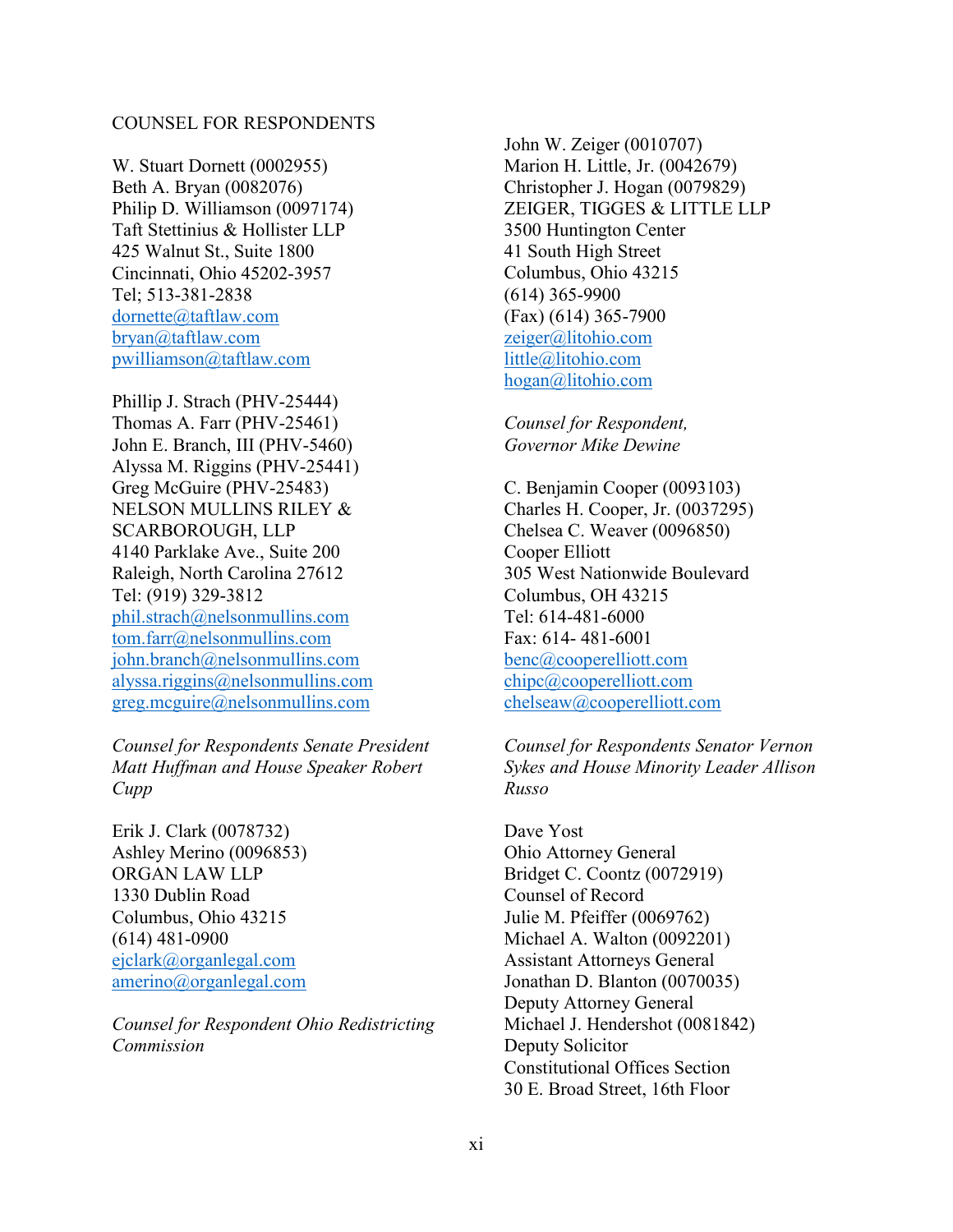Columbus, Ohio 43215 (614) 466-2872 [bridget.coontz@ohioago.gov](mailto:bridget.coontz@ohioago.gov)

*Counsel for Respondents Ohio Secretary of State LaRose and Ohio Auditor Faber*

# COUNSEL FOR AMICUS CURIAE:

Emily Smart Woerner, (0089349) Deputy City Solicitor Counsel of Record Shannon Price (100744) Assistant City Solicitor 801 Plum Street, Room 214 Cincinnati, Ohio 45202 Tel: (513) 352-3309 Fax: (513) 352-1515 emily.woerner@cincinnati-oh.gov shannon.price@cincinnati-oh.gov

*Counsel for Amicus Curiae City of Cincinnati*

Stephanie M. Chmiel (0087555) Counsel of Record Mary E. Csarny (0097682) Thompson Hine LLP 41 S. High Street, Suite 1700 Columbus, OH 43215 Tel: (614) 469-3247 Fax: (614) 469-3361 Stephanie.Chmiel@ThompsonHine.com Mary.Csarny@ThompsonHine.com

*Counsel for Amicus Curiae David Niven, Ph.D.*

Subodh Chandra (0069233) Donald Screen (0044070) Counsel of Record The Chandra Law Firm LLC 1265 West 6th Street Cleveland, Ohio 44113 Tel: (216) 578-1700 subodh.chandra@chandralaw.com [donald.screen@chandralaw.com](mailto:donald.screen@chandralaw.com)

*Counsel for Amicus Curiae Ohio State Conference of The NAACP*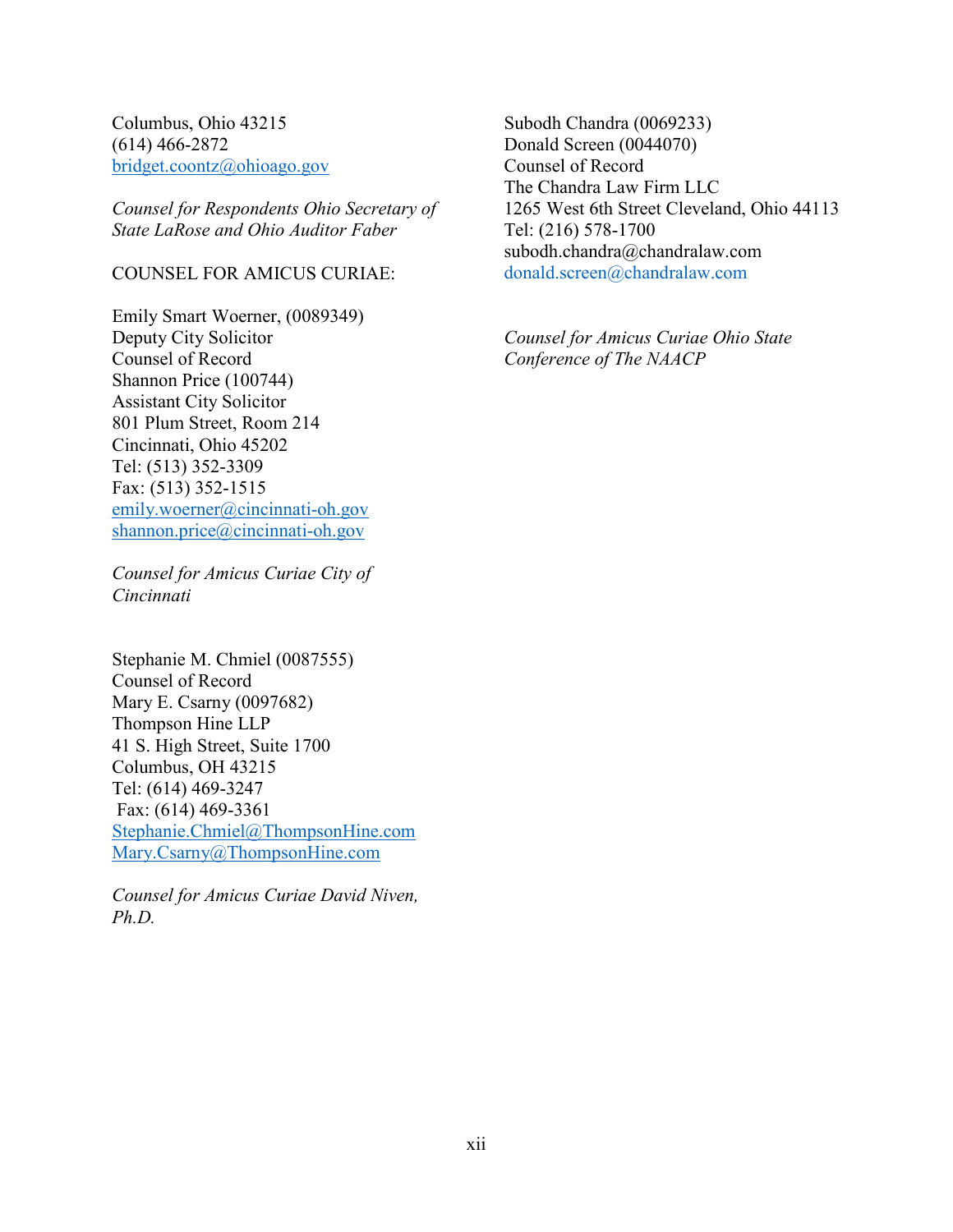#### **I. INTRODUCTION**

The Petitioners bring Motions for Contempt ("Motions") on the theory that Republican members of the Redistricting Commission ("Commission") collectively hijacked the process of passing the most recent redistricting plan ("Fourth Plan") on March 28, 2022. The reality is that, as time was running out for the Commission to adopt a new Plan to comply with this Court's order that a new Plan be adopted AND filed with the Secretary of State no later than March 28, Secretary of State Frank LaRose ("Secretary LaRose") exercised the only available option to not miss that deadline. *See League of Women Voters of Ohio v. Ohio Redistricting Comm*'*n*, 2022-Ohio-789, 2022WL803033, ¶¶ 44-45. He voted for the only completed map before the Commission.

Significantly, Petitioners allege no contemptuous conduct committed by Secretary LaRose and he engaged in none. Petitioners 'allegations are principally directed at the alleged actions of Senate President Matt Huffman ("President Huffman") and Speaker of the House Robert Cupp ("Speaker Cupp"). In fact, Petitioners only mention Secretary LaRose in passing, and they note that he was in the same boat as the other members of the Commission by virtue of not seeing the plan introduced by President Huffman prior to its presentation the night of Monday, March 28, 2022.

The purported alternative, the plan presented by "independent" mapmakers at 10:30 p.m. on March 28, was not complete (as acknowledged by Democrat Commission members), had not been thoroughly reviewed by members of the Commission, did not allow for amendments, and in the opinions of several of the Republican members of the Commission, suffered from numerous constitutional deficiencies. Unfortunately, the narrow timeframe for drafting an entirely new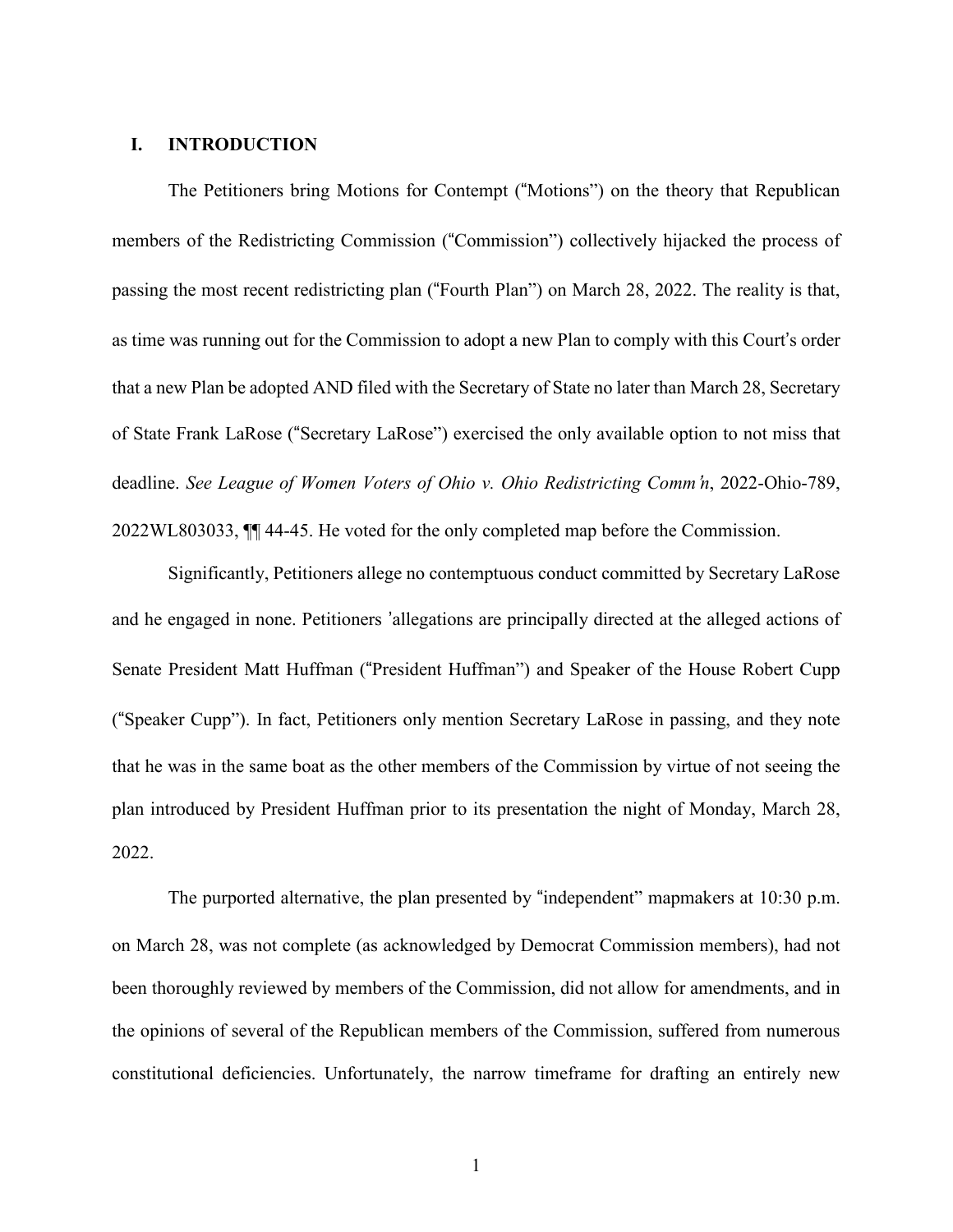redistricting Plan with entirely new mapmakers and with an entirely new process by the March 28 deadline set by this Court put Secretary LaRose and the Commission in a very difficult situation, and it proved impossible for the independent mapmakers to complete their work by the deadline.

Thus, at present, Secretary LaRose is unwarrantedly being brought before this Court for doing nothing more than casting a vote for the Fourth Plan in accordance with his duty as a Commission member, given the options he had as the deadline approached. Rather than being contemptuous, Secretary LaRose exercised his best judgment *to comply with this Court*'*s orders* that a new Plan be adopted by the Commission *and* filed with his office, all before 11:59 p.m. on March 28, and then filed with this Court before 9:00 a.m. on March 29, 2022. Nothing Secretary LaRose did is contemptuous. Therefore, the Motions as they pertain to Secretary LaRose should be denied.

# **II. BACKGROUND**

On March 16, 2022, this Court entered an Order invalidating the second revised plan ("Third Plan") in its entirety and ordered the Commission to draft and adopt a new General Assembly District Plan that conformed with the Ohio Constitution including Article XI, Sections 6(A) and 6(B). *Ohio Redistricting Comm*'*n*, 2022-Ohio-789, 2022WL803033, ¶ 44. The Order suggested that the Commission should retain an independent mapmaker that answered to all Commission members. The Court provided the Commission just 12 days to identify allegedly "independent" mapmaker(s), conduct the necessary vetting on them, and contract with them, allow them reasonable time to travel to Ohio, properly equip them for the task with computers and software, work with Statehouse staff to provide a room and with the Ohio channel to have it all televised, and *then* prepare a completely new districting Plan and required it to be adopted by the Commission *and* filed with the Secretary of State no later than Monday, March 28. The Court's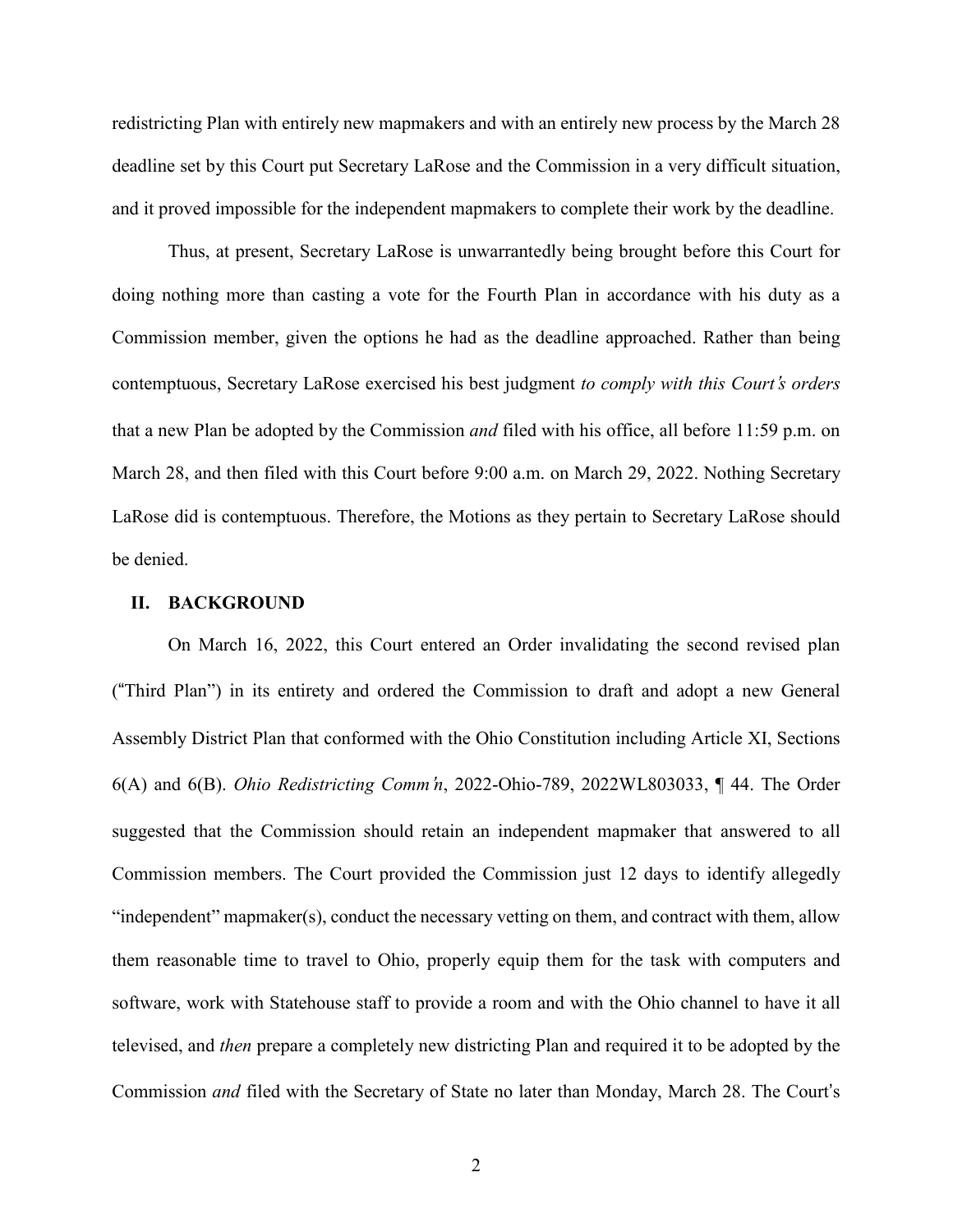Order made it explicitly clear that no stipulations for extensions of time were to be filed, and the Clerk should reject any such stipulation filed by the Commission. *Id.* at ¶¶ 30, 45, 47.

As the Petitioners correctly allude, the Commission worked quickly to adhere to the Court's March 28 deadline. The Commission reconvened three days after the Court's Order, on March 19, and began the discussion of hiring two independent mapmakers.<sup>[1](#page-14-0)</sup> Two days later, on March 21, the Commission came to an agreement on retaining Dr. Douglas Johnson and Dr. Michael McDonald ("Mapmakers').<sup>2</sup> Despite the Commission members 'swift bipartisan actions to allow the Mapmakers to begin their work, the Mapmakers were not able to begin drawing until Wednesday, March 23, leaving them just five days to complete their task.<sup>3</sup>

Through the coming days, the Mapmakers were hard at work in their attempt to complete what seemed to be an insurmountable task given the timeline and that neither of them was from Ohio, knew of Ohio's political geography, or were familiar with the numerous technical line drawing requirements in Sections 2, 3, 4, 5, and 7 of Article XI. On the day of the deadline, March 28, at approximately 9:00 p.m., the Mapmaker Dr. Johnson reported that he completed the House map but that changes would still need to be made to the northwest area of the map.<sup>[4](#page-14-1)</sup> Dr. Johnson reported that they had not yet produced a Senate map and that it could take 45 minutes to produce

<span id="page-14-0"></span><sup>1</sup> Tr. of Ohio Redistricting Commission (Mar. 19, 2022), available at https:// [https://redistricting.ohio.gov/assets/organizations/redistricting-commission/events/commission](https://redistricting.ohio.gov/assets/organizations/redistricting-commission/events/commission-meeting-march-19-2022-236/transcript-1361.pdf)[meeting-march-19-2022-236/transcript-1361.pdf](https://redistricting.ohio.gov/assets/organizations/redistricting-commission/events/commission-meeting-march-19-2022-236/transcript-1361.pdf) (accessed April 3, 2022). <sup>2</sup> Tr. of Ohio Redistricting Commission (Mar. 21, 2022), available at

 $\overline{a}$ 

[https://redistricting.ohio.gov/assets/organizations/redistricting-commission/events/commission](https://redistricting.ohio.gov/assets/organizations/redistricting-commission/events/commission-meeting-march-21st-257/transcript-1381.pdf)[meeting-march-21st-257/transcript-1381.pdf](https://redistricting.ohio.gov/assets/organizations/redistricting-commission/events/commission-meeting-march-21st-257/transcript-1381.pdf) (accessed April 3, 2022).

<span id="page-14-1"></span><sup>3</sup> Tr. of Ohio Redistricting Commission (Mar. 23, 2022), available at [https://redistricting.ohio.gov/assets/organizations/redistricting-commission/events/commission](https://redistricting.ohio.gov/assets/organizations/redistricting-commission/events/commission-meeting-march-23-2022-276/transcript-1421.pdf)[meeting-march-23-2022-276/transcript-1421.pdf](https://redistricting.ohio.gov/assets/organizations/redistricting-commission/events/commission-meeting-march-23-2022-276/transcript-1421.pdf) (accessed April 3, 2022). <sup>4</sup> Tr. 4 of Ohio Redistricting Commission (March 28, 2022), at p. 2, available at <https://redistricting.ohio.gov/meetings> (accessed April 3, 2022).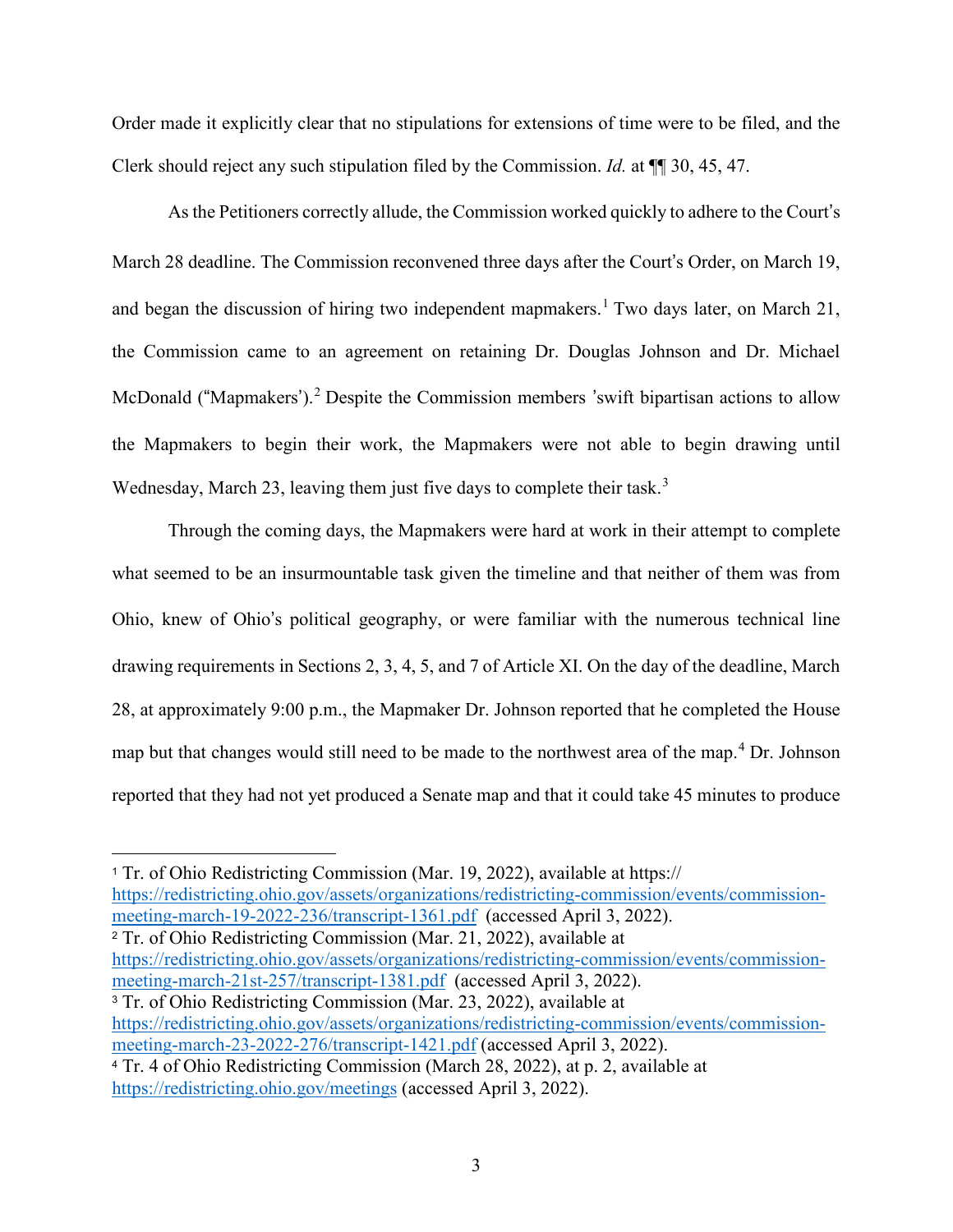one if things fell into place.<sup>[5](#page-15-0)</sup> President Huffman questioned Dr. Johnson about constitutional issues with the House map; for example, pertaining to districts in relation to northeastern cities and population requirements.[6](#page-15-1) When asked if he had caught the error, Dr. Johnson responded that he could run reports to find those errors but that takes time, and so they tried to rush production of the maps and then run the appropriate reports.<sup>[7](#page-15-2)</sup> Dr. Johnson was also asked if members of the Commission could propose amendments to the maps, and he indicated that only revisions that fit with the overall scheme could be proposed. <sup>[8](#page-15-3)</sup> Dr. Johnson referenced fundamental concerns Speaker Cupp had raised about the maps and that there was no time to address them prior to the deadline.<sup>[9](#page-15-4)</sup>

That evening, President Huffman went on to introduce a different map, *i.e.*, the Fourth Plan.[10](#page-15-5) According to Speaker Cupp, the Fourth Plan was prepared that afternoon and the Plan displayed an improvement in the symmetry issues in both the House and Senate plans that this Court found problematic in the Third Plan (*i.e.*, the Plan adopted by the Commission on February 24, 2022) and moved it closer to comporting with the Court's Order.<sup>[11](#page-15-6)</sup> House Minority Leader Allison Russo ("Leader Russo") questioned each member of the Commission as to whether they had seen the Fourth Plan prior to its introduction.<sup>[12](#page-15-7)</sup> Secretary LaRose, along with Governor Mike DeWine ("Governor DeWine"), Leader Russo, Senator Vernon Sykes ("Senator Sykes"), and

 $\overline{a}$ 

- <span id="page-15-1"></span><sup>6</sup> *Id.*
- <span id="page-15-2"></span><sup>7</sup> *Id.*

- <span id="page-15-4"></span><sup>9</sup> *Id.* at pp. 2-3.
- <span id="page-15-5"></span><sup>10</sup> *Id.* at p. 3.

<span id="page-15-0"></span><sup>5</sup> *Id.*

<span id="page-15-3"></span><sup>8</sup> *Id.* at p. 3.

<span id="page-15-7"></span><span id="page-15-6"></span><sup>11</sup> *Id.* at p. 4*.* <sup>12</sup> *Id.* at pp. 10-11.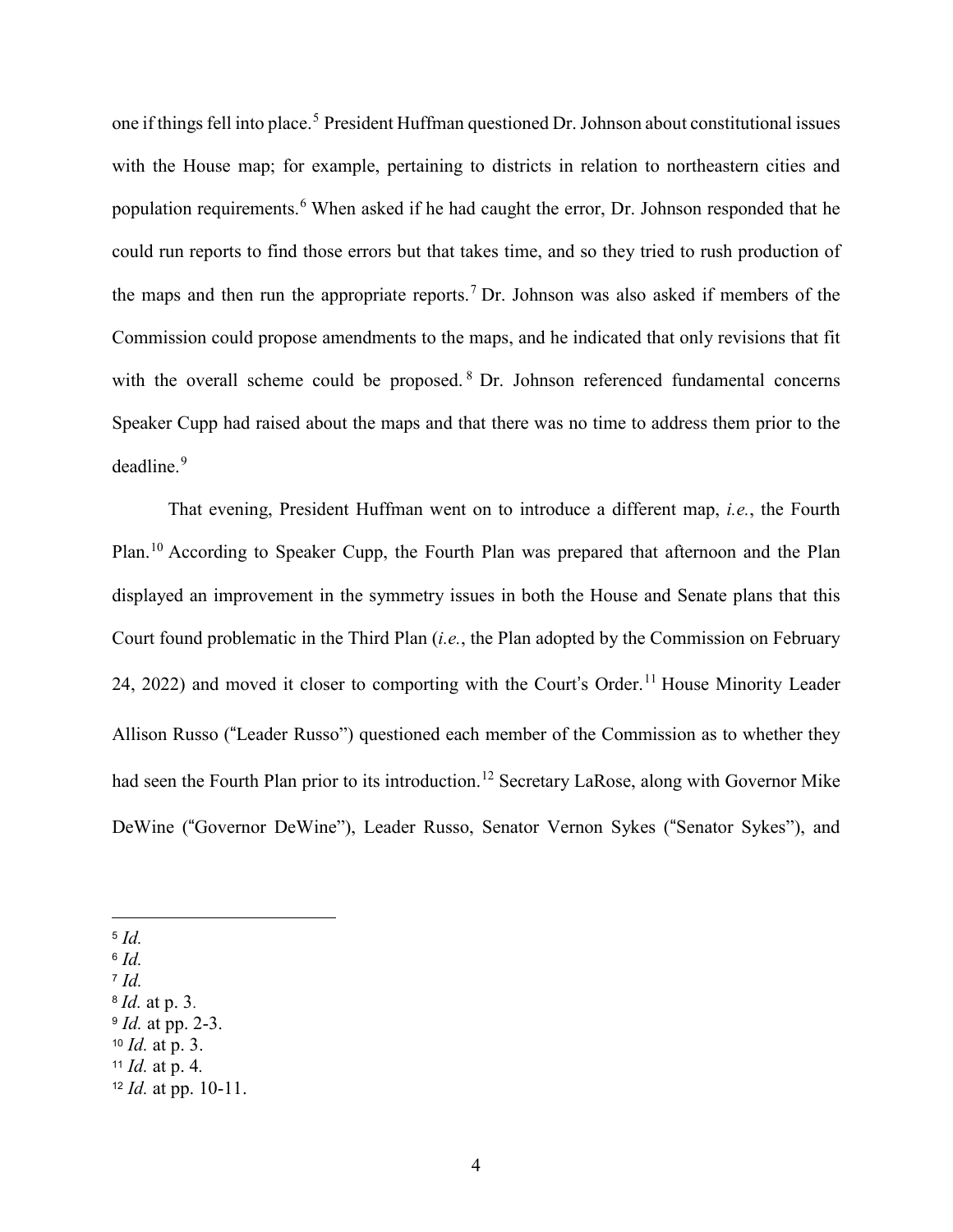Auditor Keith Faber ("Auditor Faber"), all stated they had not seen the Fourth Plan prior to its introduction.<sup>13</sup>

Secretary LaRose pointed out that it appeared the Mapmakers would not have a completed map by the midnight deadline.<sup>[14](#page-16-0)</sup> Senator Sykes moved to have the Commission's attorney prepare an emergency motion for an extension of 12 hours so that the Commission could continue to work on the Mapmakers 'maps. [15](#page-16-1) Speaker Cupp reminded Senator Sykes that this Court's orders specifically prohibited filings for extensions of time.[16](#page-16-2) Leader Russo also moved to have the Commission's attorney file for an extension of 12 hours.<sup>[17](#page-16-3)</sup>

Speaker Cupp subsequently moved to have the Fourth Plan adopted, which was approved by a 4-3 vote.[18](#page-16-4) Senator Sykes moved for the Mapmakers 'plan ("Mapmakers 'Plan) as it existed at 10:30 p.m. to be adopted instead and to allow for additional work to be conducted to update the map over the course of four weeks.<sup>[19](#page-16-5)</sup> Secretary LaRose asked Senator Sykes, if such a motion were to pass, when would the Commission know the maps were final so that he could begin directing the Boards of Elections to start reprogramming their computer systems.<sup>[20](#page-16-6)</sup> Senator Sykes did not answer Secretary LaRose's question and, instead, simply responded that they are final right now.<sup>[21](#page-16-7)</sup> Secretary LaRose again pressed Senator Sykes to provide an answer as Senator Sykes had just

 $\overline{a}$ <sup>13</sup> *Id.*

<span id="page-16-0"></span><sup>14</sup> *Id.*

<span id="page-16-1"></span><sup>15</sup> *Id.* at p. 11.

<span id="page-16-2"></span><sup>16</sup> *Id.*

<span id="page-16-3"></span><sup>17</sup> *Id.*

<span id="page-16-4"></span><sup>18</sup> *Id.* at pp.13-14.

<span id="page-16-5"></span><sup>19</sup> Tr. 5 of Ohio Redistricting Commission (March 28, 2022), at p. 1, available at <https://redistricting.ohio.gov/meetings> (accessed April 3, 2022). <sup>20</sup> *Id.* at p. 2.

<span id="page-16-7"></span><span id="page-16-6"></span><sup>21</sup> *Id.*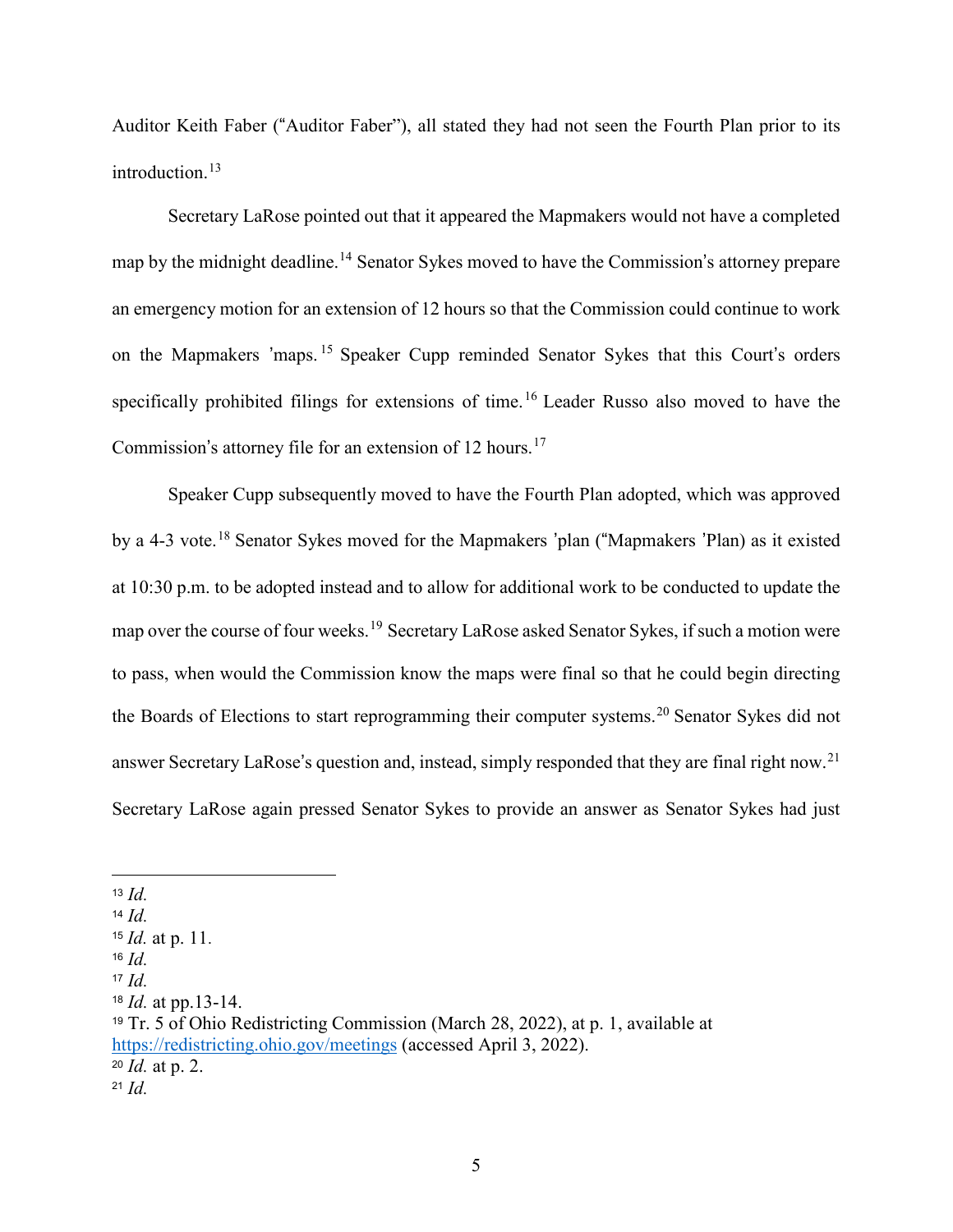stated that additional changes could be made.<sup>[22](#page-17-0)</sup> Senator Sykes did not provide a clear answer and claimed only additional changes would be made if necessary.<sup>[23](#page-17-1)</sup>

Senator Sykes then attempted to introduce the Mapmakers 'Plan and claimed that it met the proportionality requirement.<sup>[24](#page-17-2)</sup> When questioned further by President Huffman as to what exactly the Commission would be doing for the next four weeks, Senator Sykes responded that they would make any necessary adjustments to the maps. [25](#page-17-3) Leader Russo stated that the Commission could provide some of the files to Secretary LaRose's office and make additional tweaks over the coming days.  $26$ 

Members of the Commission went on to point out numerous constitutional deficiencies with the MapMakers' Plan. Speaker Cupp noted there were egregious compactness issues with respect to several districts in both the House and Senate map.<sup>[27](#page-17-5)</sup> Governor DeWine agreed, noting that while the Mapmakers 'Plan did hit proportionality, it suffered from many constitutional deficiencies including less compact districts, fewer communities of interest being kept together, more split cities and fewer competitive districts.<sup>[28](#page-17-6)</sup> Auditor Faber commented that amendments he proposed to the Mapmakers 'map had not yet been addressed and the maps essentially split every large city.<sup>[29](#page-17-7)</sup> Senator Sykes's motion to adopt the Mapmakers 'Plan failed by a 2-5 vote.<sup>[30](#page-17-8)</sup>

<span id="page-17-0"></span><sup>22</sup> *Id.*

 $\overline{a}$ 

- <span id="page-17-1"></span><sup>23</sup> *Id.*
- <span id="page-17-2"></span><sup>24</sup> *Id.*
- <span id="page-17-4"></span><span id="page-17-3"></span><sup>25</sup> *Id.*at p.3. <sup>26</sup> *Id.*
- <span id="page-17-5"></span><sup>27</sup> *Id.* at p. 4.
- <span id="page-17-6"></span><sup>28</sup> *Id.*
- <span id="page-17-7"></span><sup>29</sup> *Id.* at p. 5.
- <span id="page-17-8"></span><sup>30</sup> *Id.* at p. 7.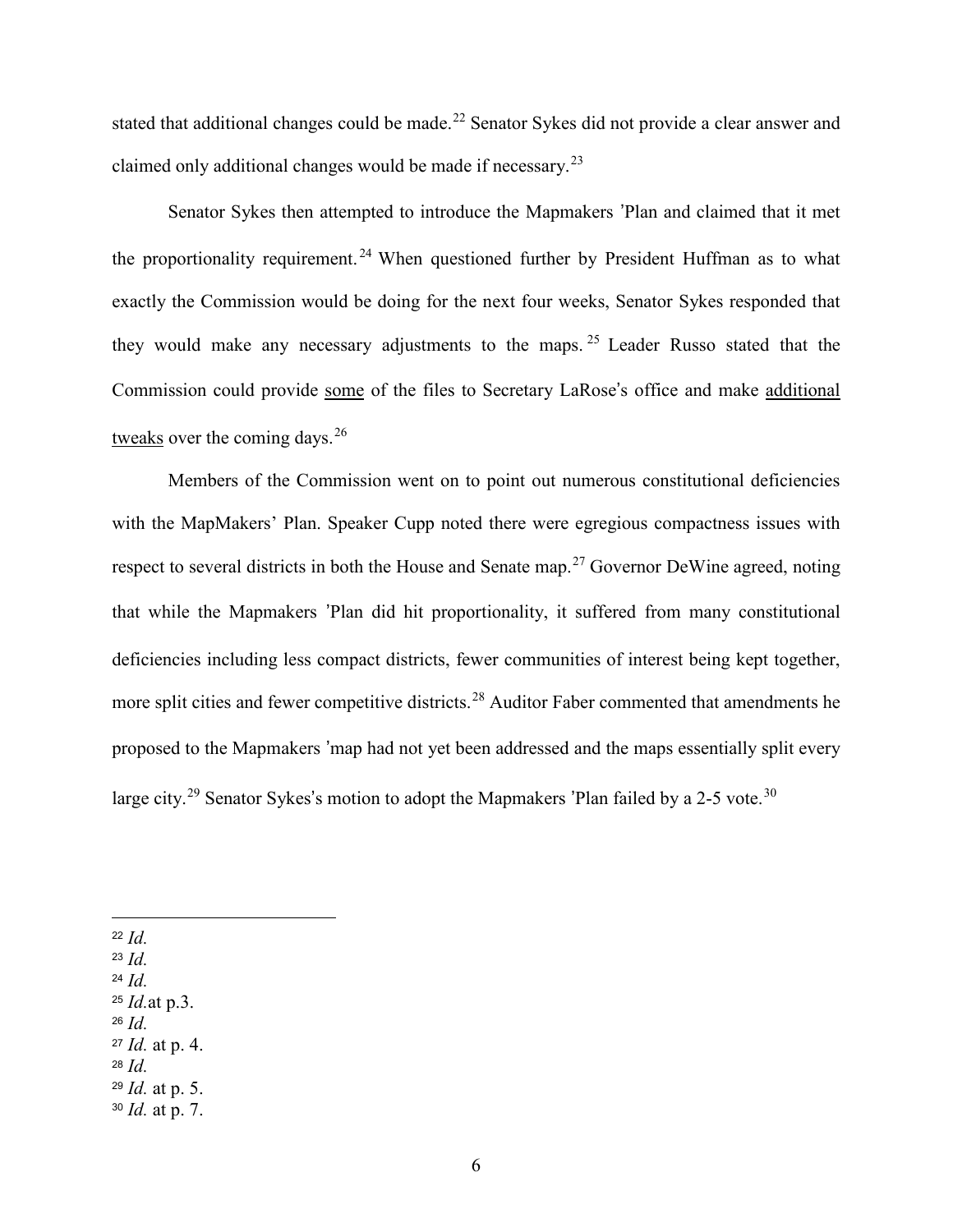The next day, on March 29, 2022, before this Court has even had a chance to consider the constitutionality of the Fourth Plan, Petitioners filed their Motions—ostensibly making Secretary LaRose subject to their Motions without identifying any contemptuous conduct by him.

#### **III. LAW & ARGUMENT**

#### **A. There Are No Grounds To Hold Secretary LaRose in Contempt.**

There are at least three reasons why an order of contempt against Secretary LaRose is unwarranted. First, contempt is not an appropriate remedy where Secretary LaRose complied with this Court's Order. Second, the separation of powers doctrine prohibits finding Secretary LaRose in contempt for performing a legislative function. Third, the impossibility defense applies to the issues in question, making a finding of contempt against Secretary LaRose inappropriate.

# **i. Contempt Is Not An Appropriate Remedy Where Secretary LaRose Complied With This Court**'**s Order.**

Contempt of court has been variously defined as "disobedience of an order of a court" and "conduct which brings the administration of justice into disrespect, or which tends to embarrass, impede or obstruct a court in the performance of its functions." *Denovchek v. Bd. of Trumbull Cty. Commrs.*, 36 Ohio St.3d 14, 15, 520 N.E.2d 1362 (1988). The Secretary's actions on the Commission during the period between this Court's invalidation of the Third Plan on March 16, 2022, and the Court's deadline of March 28, and his votes on March 28 do not fit that description.

First and foremost, the Commission complied with the Court's Order in its March 16 opinion. The Commission adopted a new district Plan no later than March 28, filed it with the Secretary of State no later than March 28, and filed it with the Court by 9:00 a.m. on Tuesday, March 29, 2022. The last time the issue of contempt was before this Court in this litigation was when the Court *sua sponte* ordered the Respondents to show cause why they should not be held in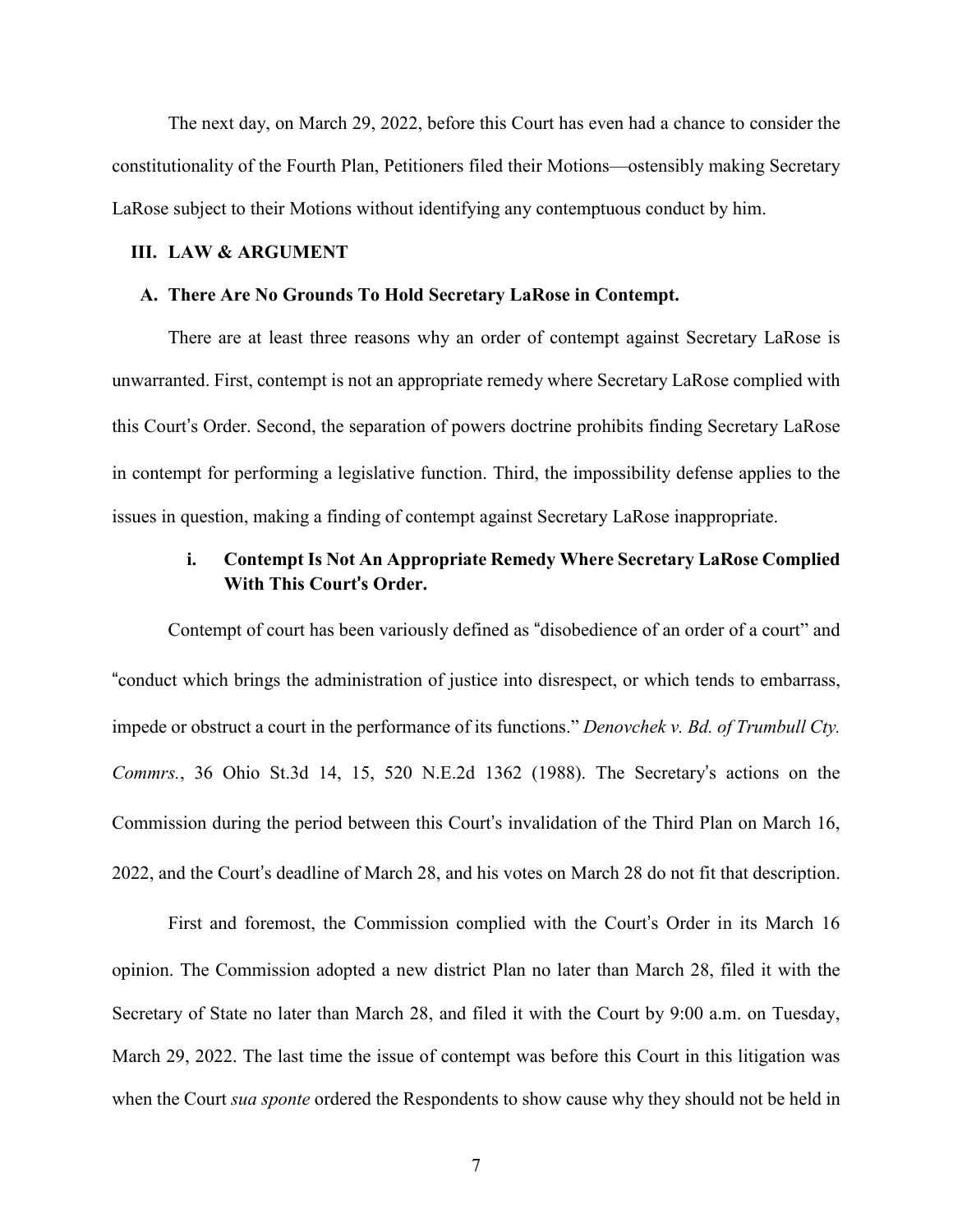contempt for NOT adopting a new Plan by the Court's deadline of February 17, 2022. *See League of Women Voters of Ohio v. Ohio Redistricting Comm.*, Slip Opinion No. 2022-Ohio-65, ¶ 61; *see also* Entry filed on February 18, 2022. With that in mind, for his part, Secretary LaRose was not going to miss this Court's deadline to adopt a new Plan by March 28. The new Fourth Plan adopted by the Commission on March 28 is obviously not the Petitioners 'preferred plan, and it may not be the Court majority's preferred plan. But it is a new Plan, which is what this Court ordered the Commission to adopt by March 28, and Art. XI, § 9(D)(2) of the Ohio Constitution does not allow this Court to order the Commission to adopt a particular plan.

In addition, the Commission passing a redistricting Plan does not impede or obstruct this Court in the performance of its functions. In fact, that is the action the Commission was ordered to take. The Constitution provides that the power to redistrict the General Assembly lies with the Commission, and the Commission adopted the Fourth Plan in accordance with its role and authority. Ohio Const. Art. XI, § 1(A). This Court will review the Fourth Plan for constitutional compliance and that function is not impeded. Moreover, specific to Secretary LaRose, he has not engaged in any contemptuous conduct; certainly, Petitioners 'have not identified any. Thus, a finding of contempt against Secretary LaRose is not appropriate, and Petitioners 'Motions as they pertain to him should be denied.

# **ii. The Separation of Powers Doctrine Prohibits Finding Secretary LaRose In Contempt For Performing A Legislative Function.**

Petitioners fail to allege contemptuous conduct by Secretary LaRose. Thus, the only issue before this Court with respect to Secretary LaRose is whether it can hold him in contempt for engaging in a legislative function, *i.e.*, voting as a member of the Commission for the Fourth Plan. The separation of powers doctrine makes it abundantly clear that the answer to that question is no.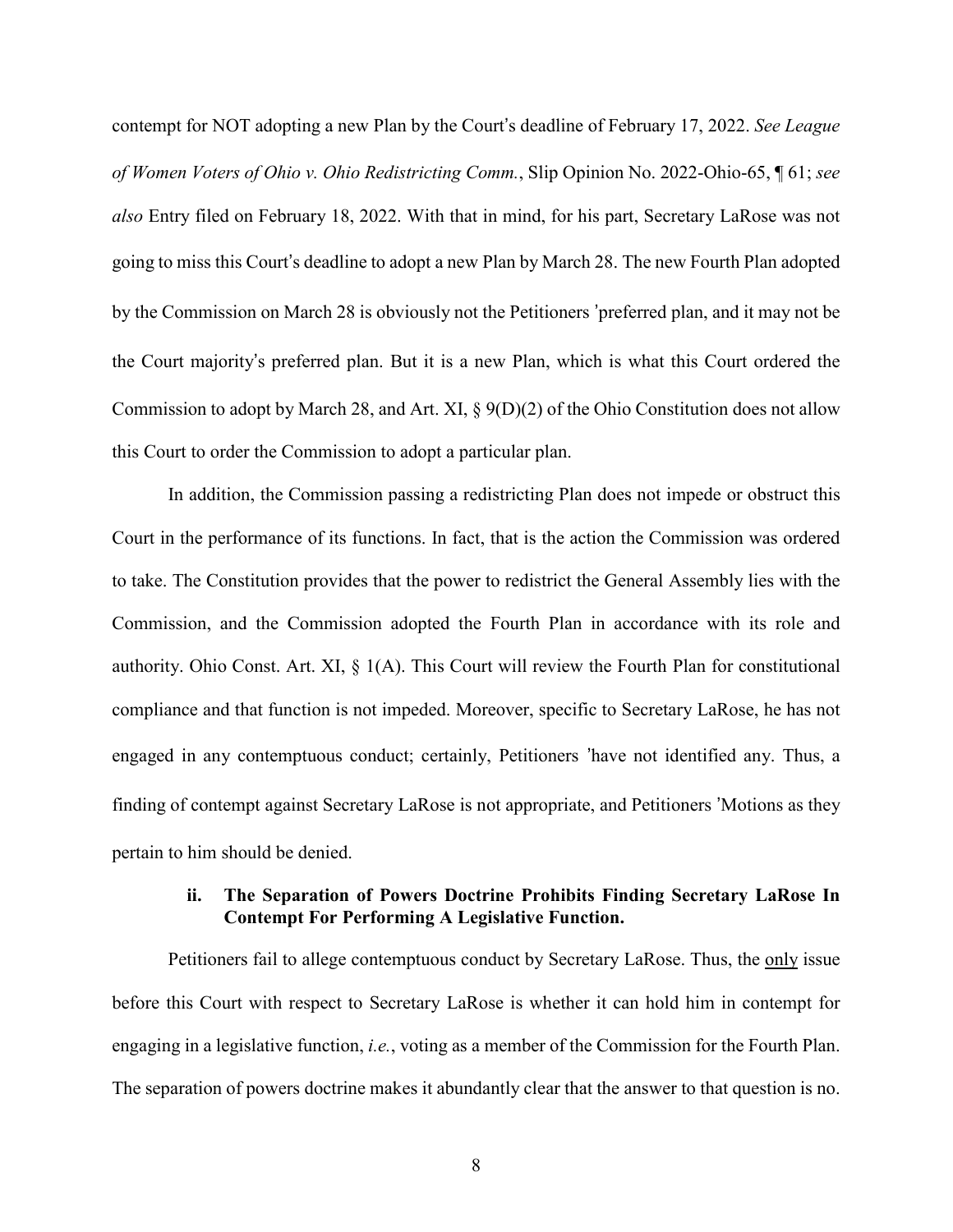As this Court has stated, Ohio's Constitution establishes the Commission as a separate branch of government with its tasks of districting and apportionment being primarily legislative tasks. *Adams v. DeWine, ––– Ohio St.3d ––––, 2022-Ohio-89, ––– N.E.3d ––––, ¶ 26*. In *City of Toledo v. State*, 154 Ohio St.3d 41, 2018-Ohio-2358, 110 N.E.3d 1257, ¶¶ 26-28, this Court made it clear that the separation of powers doctrine prohibits the judicial branch from exercising its contempt power to compel a co-equal branch of government in exercising legislative functions. This Court stated the following:

> …[S]eparation-of-powers principles prevent the judiciary from enjoining the legislative branch of government from enacting laws.

> In framing the Ohio Constitution, the people of this state conferred on the General Assembly the legislative power. This lawmaking prerogative cannot be delegated to or encroached upon by the other branches of government. …

> The separation-of-powers doctrine therefore precludes the judiciary from asserting control over "the performance of duties that are purely legislative in character and over which such legislative bodies have exclusive control." A court can no more prohibit the General Assembly from enacting a law than it can compel the legislature to enact, amend, or repeal a statute— "the judicial function does not begin until after the legislative process is completed."

> Accordingly, we agree with the prevailing rule that under a tripartite form of government, "a court cannot enjoin the legislature from passing a law. 'This is true whether such action by the legislature is in disregard of its clearly imposed constitutional duty or is the enactment of an unconstitutional law.""

*Id*. (emphasis added).

In this matter, Secretary LaRose's only pertinent conduct is that he engaged in a legislative

function by voting as a member of the Commission for the Fourth Plan. Consequently, the separation of powers doctrine prohibits a finding of contempt. Further, the Fourth Plan is entitled to a presumption of constitutionality and, even if the Fourth Plan is subsequently adjudicated to be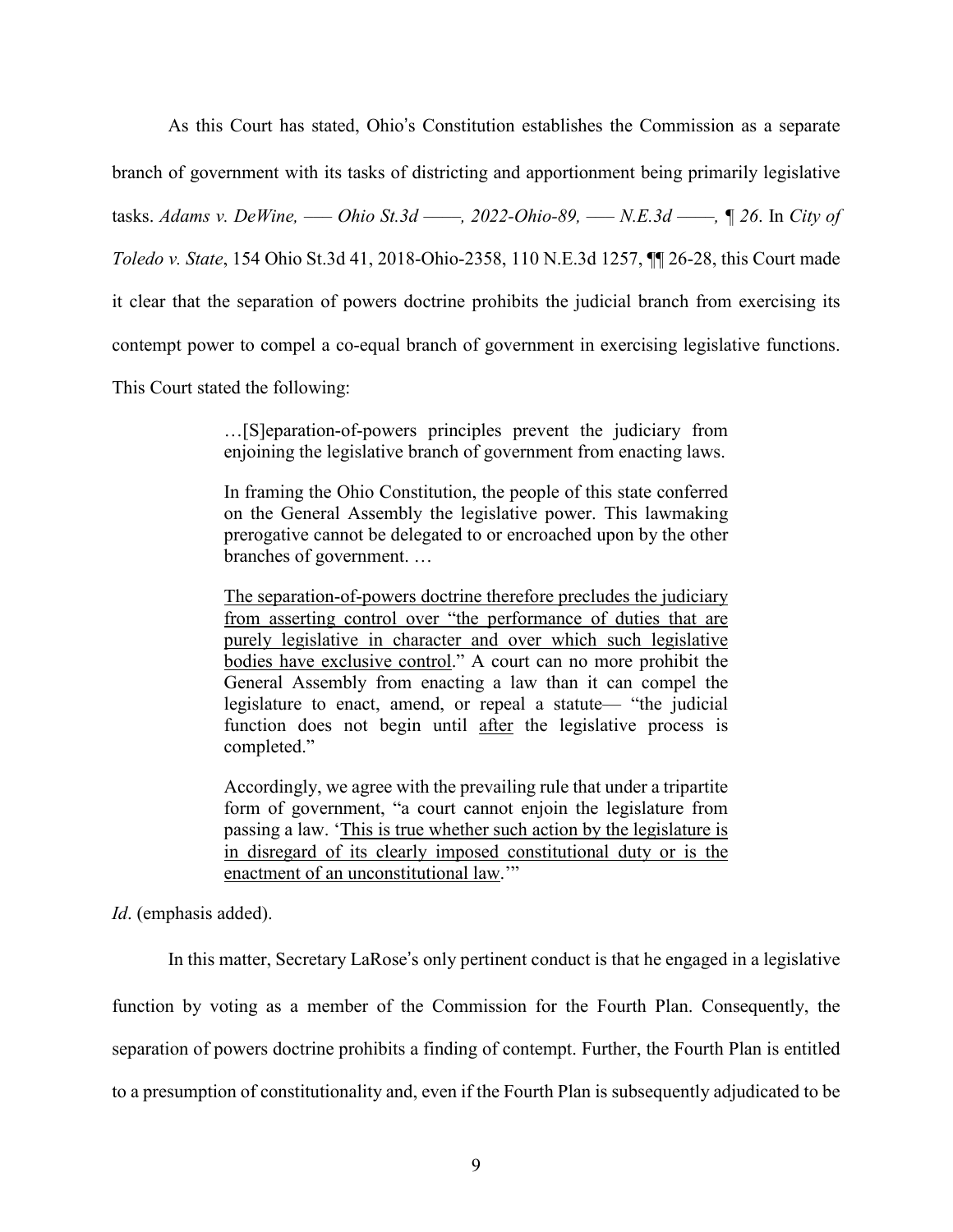unconstitutional, which is not conceded and has not yet been determined, there is still no basis for finding Secretary LaRose in contempt simply for voting in favor of it. *See City of Cleveland v. State*, 157 Ohio St.3d 330, 2019-Ohio-3820, 136 N.E.3d 466, ¶ 40 (questioning the wisdom of the legislature's public-policy decisions does not fall within the scope of the court's review to interpret statutory provisions and determine whether they are in accord with the federal and state Constitutions).

In fact, if this Court follows the Petitioners 'arguments, this Court would essentially grant itself the power to order members of the Commission to vote in the manner it deems fit, without regard for the conscience or judgment of the members. Not only would such a result run afoul of the Ohio Constitution, it would effectively render the Commission, a constitutionally created body with the same status as this Court, a nullity. It would also create dangerous precedent by allowing Ohio courts to intercede in legislative matters and potentially hold officials in contempt for casting votes with which opponents disagree. Such an outcome is untenable and impermissible under the law. Accordingly, the Motions as they pertain to Secretary LaRose should be denied.

# **iii. The Impossibility Defense To Contempt Applies To This Matter** M**aking A Finding Of Contempt Against Secretary LaRose Inappropriate.**

To be clear once again, Secretary LaRose and the Commission complied with this Court's Order, and Secretary LaRose did not engage in any contemptuous conduct. However, should the Court elect to prematurely adjudicate the constitutionality of the Fourth Plan pursuant to Petitioners 'Motions, it must also consider that impossibility of performance is a valid defense to a contempt charge. *Gauthier v. Gauthier*, 12th Dist. Warren No. CA2011–05–048, 2012-Ohio-3046, 2012WL2524374, ¶ 33; *In re Purola*, 73 Ohio App.3d 306, 313, 596 N.E.2d 1140, 1145 (3rd Dist.1991) (explaining that a person can establish the impossibility defense by setting forth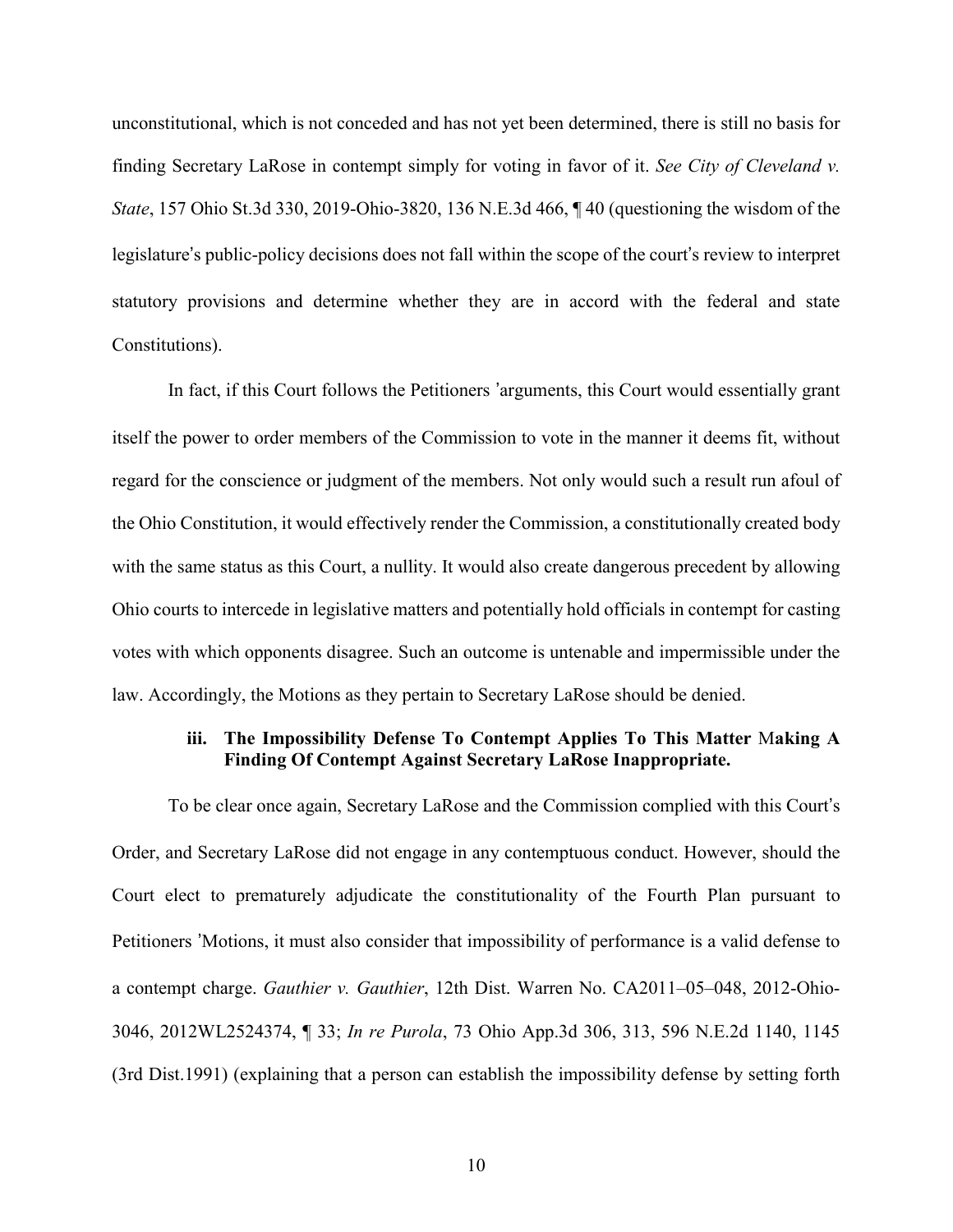facts demonstrating it was not within his power to obey the court's order); *State ex rel. DeWine v. Washington C.H.*, 12 Dist. Fayette No. 2013-12-030, 2014-Ohio-3557, ¶¶ 29-38 (finding the city's impossibility defense barred a contempt charge, where a completion date provided under a consent decree for the city to make the necessary improvements in its sewer system was impossible to complete).

This Court ordered the Commission to pass an entirely new redistricting map by March 28, 2022. *See Ohio Redistricting Comm*'*n*, 2022-Ohio-789, 2022WL803033, ¶¶ 44-47. The 12-day turnaround time really became a five-day period to produce a new map because the process for identifying and approving Mapmakers, entering into contracts with them, establishing guidelines for the process, and getting the Mapmakers to Ohio resulted in the Mapmakers commencing their work on March 23, 2022. With the deadline looming on the evening of March 28 —just five days later—the Mapmakers 'endeavor proved to be an impossible task. Petitioners somehow contend the Mapmakers 'Plan was complete the night of the  $28<sup>th</sup>$  but that is simply inaccurate. Senator Sykes's and Leader Russo's requests for an extension of time from this Court belie that position, as does their suggestion to allow four more weeks for additional work on those maps.<sup>[31](#page-22-0)</sup>

Secretary LaRose, at the deadline imposed by this Court, simply voted for the Fourth Plan, which was the only completed plan that could be filed in time to comply with this Court's Order. If the Court finds fault with the process by which the Commission ultimately adopted the Fourth Plan, it cannot decouple the challenges faced by the Commission from the terms of its Order.

 $\overline{a}$ 

<span id="page-22-0"></span><sup>31</sup> Tr. 4 of Ohio Redistricting Commission (March 28, 2022), at p. 11, available at <https://redistricting.ohio.gov/meetings> (accessed April 3, 2022); Tr. 5, of Ohio Redistricting Commission (March 28, 2022), at p. 1, available at <https://redistricting.ohio.gov/meetings> (accessed April 3, 2022).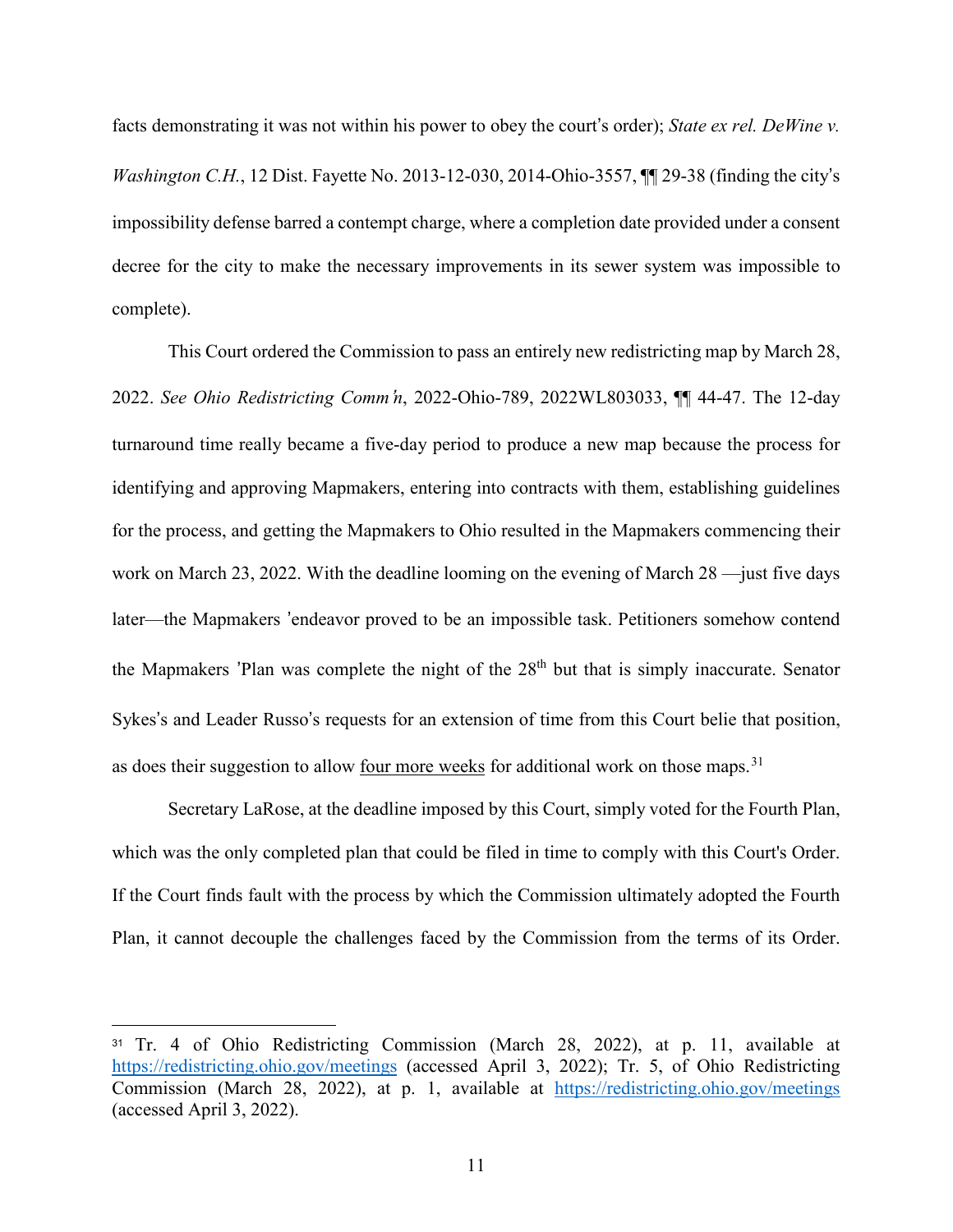Secretary LaRose endeavored to comply with this Court's Order and, at the end of March 28, he took the action that was the best available option in his judgment. That is not the sort of behavior that should be punished by contempt.

Furthermore, assuming *arguendo* the Mapmakers 'Plan was complete during the March 28 meeting of the Commission (which Secretary LaRose disputes), members of the Commission had valid concerns that it plainly did not comport with the Constitution.<sup>[32](#page-23-0)</sup> Therefore, as a constitutionally-required member of the Commission who is vested by that same Constitution with the discretion to vote for (or against) any proposed district plan as his conscience dictates, Secretary LaRose could not comply with this Court's orders by voting for the MapMakers 'Plan. Finally, it is worth noting that, even if Secretary LaRose wanted to, he cannot enact a constitutionally compliant redistricting map on his own. The Constitution provides that power to the Commission, and the Commission cannot act except by a simple majority of its members. Ohio Const. Art. XI, §§ 1(A) and 1(B)(1). Accordingly, even if this Court finds that Secretary LaRose's vote for the Fourth Plan was violative of its Order, the impossibility defense protects Secretary LaRose from a finding of contempt.

# **IV. CONCLUSION**

 $\overline{a}$ 

In accordance with the foregoing, Secretary LaRose should not be the subject of Petitioners' Motions and should not be found in contempt. Petitioners' Motions as they pertain to Secretary LaRose should be denied.

<span id="page-23-0"></span><sup>32</sup> Tr. 5 of Ohio Redistricting Commission (March 28, 2022), at pp. 4-7, available at <https://redistricting.ohio.gov/meetings> (accessed April 3, 2022).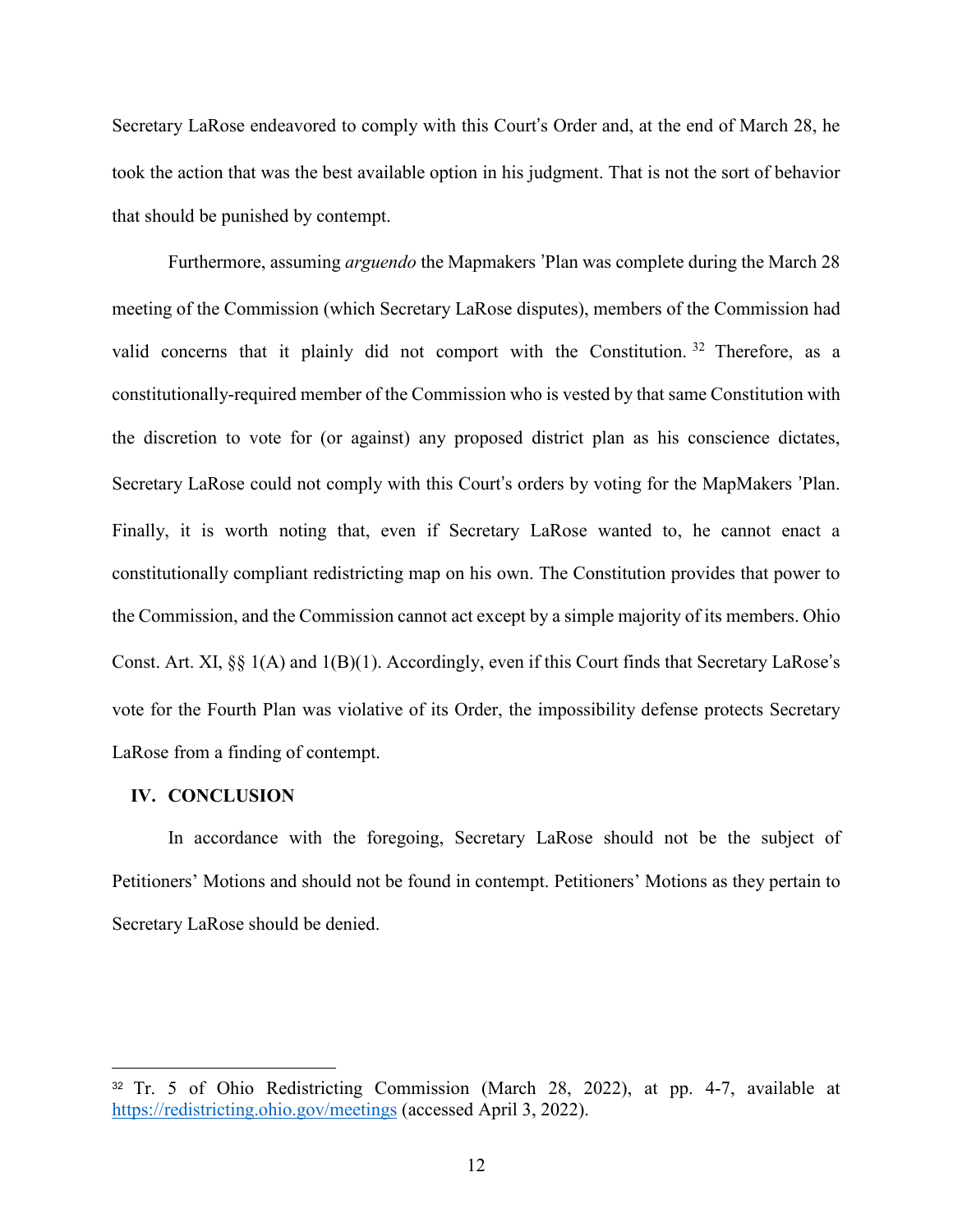Respectfully submitted,

*/s/ David A. Lockshaw, Jr.* Terrence O'Donnell (0074213) David A. Lockshaw, Jr. (0082403) Manuel D. Cardona (0098079) DICKINSON WRIGHT PLLC 180 East Broad Street, Suite 3400 Columbus, Ohio 43215 (614) 744-2570 (844) 670-6009 (Fax) [todonnell@dickinson-wright.com](mailto:todonnell@dickinson-wright.com) [dlockshaw@dickinson-wright.com](mailto:dlockshaw@dickinson-wright.com) [mcardona@dickinson-wright.com](mailto:mcardona@dickinson-wright.com)

*Counsel for Respondent Ohio Secretary of State Frank LaRose*

# **CERTIFICATE OF SERVICE**

I certify that on April 4, 2022 a copy of the foregoing was served via email on the

following:

Freda J. Levenson, Esq. [flevenson@acluohio.org](mailto:flevenson@acluohio.org)

David J. Carey, Esq. [dcarey@acluohio.org](mailto:dcarey@acluohio.org)

Alora Thomas, Esq. Julie A. Ebenstein, Esq. [athomas@aclu.org](mailto:athomas@aclu.org)

Anupam Sharma, Esq. Yale Fu, Esq. [asharma@cov.com](mailto:asharma@cov.com)

Robert D. Fram, Esq. Donald Brown, Esq. David Denuyl, Esq. Joshua González, Esq. Juliana Goldrosen, Esq. [rfram@cov.com](mailto:rfram@cov.com)

Abha Khanna, Esq. Ben Stafford, Esq. [akhanna@elias.law](mailto:akhanna@elias.law) [bstafford@elias.law](mailto:bstafford@elias.law)

Jyoti Jasrasaria, Esq. Spencer W. Klein, Esq. [jjasrasaria@elias.law](mailto:jjasrasaria@elias.law) [sklein@elias.law](mailto:sklein@elias.law)

Donald J. McTigue, Esq. Derek S. Clinger, Esq. [dmctigue@electionlawgroup.com](mailto:dmctigue@electionlawgroup.com) [dclinger@electionlawgroup.com](mailto:dclinger@electionlawgroup.com)

*Counsel for Petitioners Bria Bennett, et al.*

Alicia L. Bannon, Esq. Yurij Rudensky, Esq. Harry Black, Esq.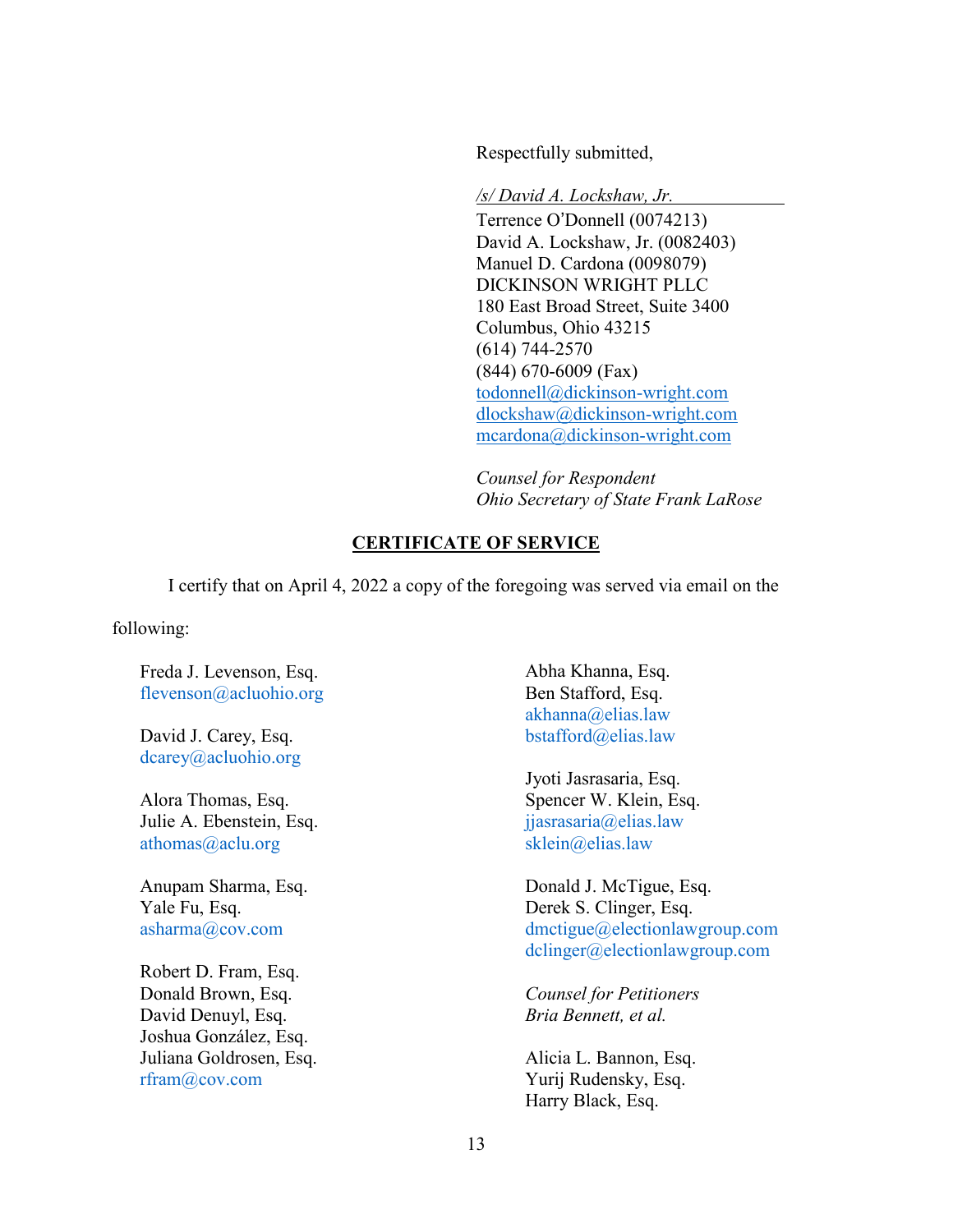#### [alicia.bannon@nyu.edu](mailto:alicia.bannon@nyu.edu)

Alex Thomson, Esq. [ajthomson@cov.com](mailto:ajthomson@cov.com)

*Counsel for Petitioners League of Women Voters of Ohio, et al.*

Bridget C. Coontz, Esq. Julie M. Pfeiffer, Esq. Michael A. Walton, Esq. Michael J. Hendershot, Esq. [bridget.coontz@ohioago.gov](mailto:bridget.coontz@ohioago.gov) [julie.pfeiffer@ohioago.gov](mailto:julie.pfeiffer@ohioago.gov) [michael.walton@ohioago.gov](mailto:michael.walton@ohioago.gov) [michael.hendershot@ohioago.gov](mailto:michael.hendershot@ohioago.gov)

*Counsel for Respondents Secretary of State Frank LaRose, and Auditor Keith Faber*

Erik J. Clark, Esq. Ashley Merino, Esq. [ejclark@organlegal.com](mailto:ejclark@organlegal.com) [amerino@organlegal.com](mailto:amerino@organlegal.com)

*Counsel for Respondent Ohio Redistricting Commission*

C. Benjamin Cooper (0093103) Charles H. Cooper, Jr. (0037295) Chelsea C. Weaver (0096850) Cooper Elliott benc@cooperelliott.com chipc@cooperelliott.com chelseaw@cooperelliott.com

*Counsel for Respondents Senator Vernon Sykes and House Minority Leader Allison Russo*

Emily Smart Woerner, (0089349) Deputy City Solicitor Counsel of Record Shannon Price (100744)

emily.woerner@cincinnati-oh.gov shannon.price@cincinnati-oh.gov

*Counsel for Amicus Curiae City of Cincinnati*

Steven S. Kaufman (0016662) Dolores P. Garcia Prignitz (0085644) Sara S. Dorland (0095682) skaufman@ulmer.com dgarcia@ulmer.com sdorland@ulmer.com

Robert N. Weiner (PHV 25521 Pending) Christopher Lamar (PHV 25519 Pending) Valencia Richardson (PHV 25517 Pending) rweiner@campaignlegalcenter.org

John M. Haseley (0063042) 470 West haseley@goconnorlaw.com

#### *Counsel for Amicus Curiae We Are Ohio*

Stephanie M. Chmiel (0087555) Counsel of Record Mary E. Csarny (0097682) Stephanie.Chmiel@ThompsonHine.com Mary.Csarny@ThompsonHine.com

*Counsel for Amicus Curiae David Niven, Ph.D.*

Subodh Chandra (0069233) Donald Screen (0044070) subodh.chandra@chandralaw.com donald.screen@chandralaw.com

*Counsel for Amicus Curiae Ohio State Conference of The NAACP*

Peter M. Ellis, Esq. M. Patrick Yingling, Esq. [pellis@reedsmith.com](mailto:pellis@reedsmith.com)

Brad A. Funari, Esq.